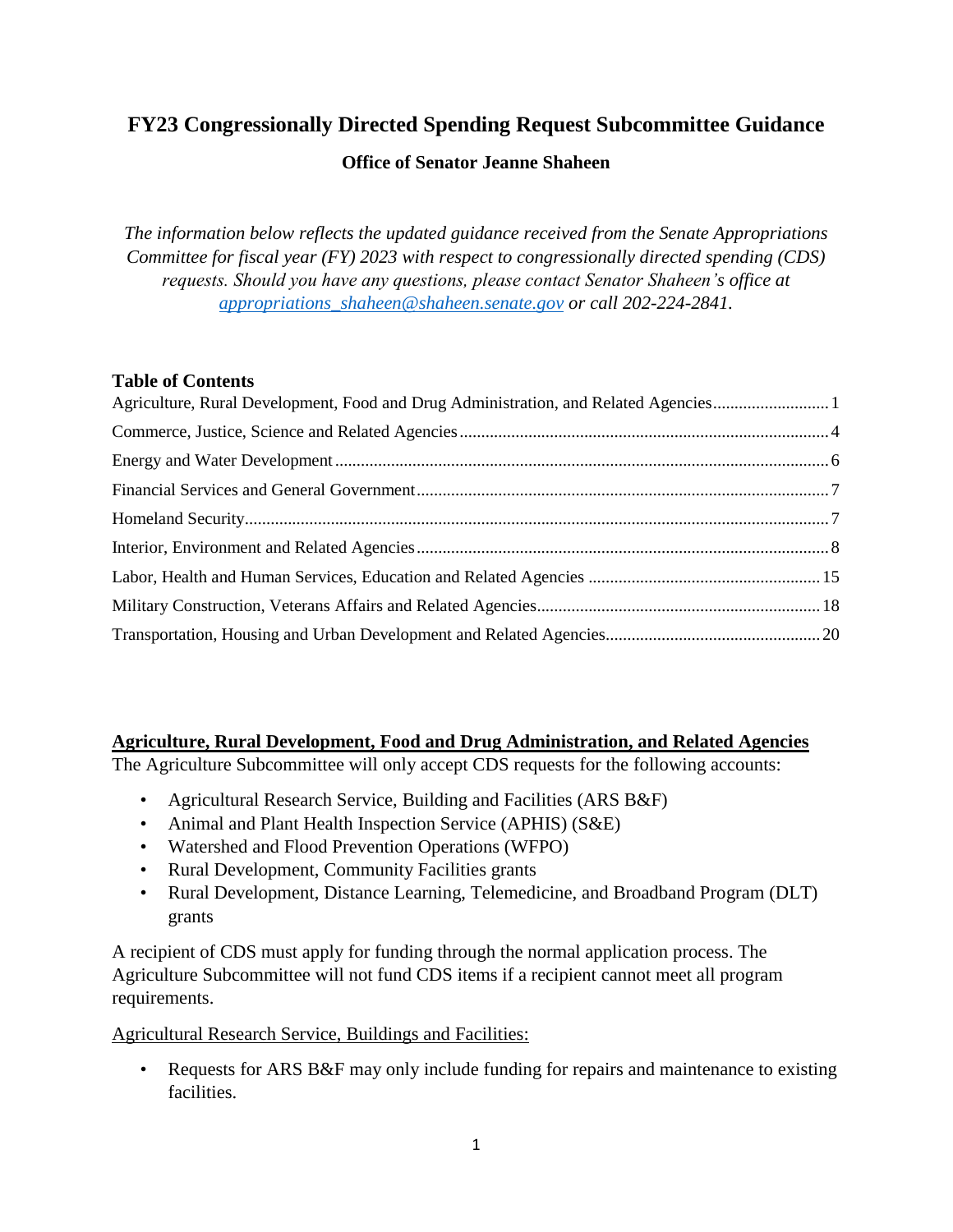• Funding for construction of a building will not be considered.

Animal and Plant Health Inspection Service (APHIS) Salaries and Expenses:

- Must meet environmental review requirements (i.e. NEPA and ESA)
- While the entire S&E account is open for CDS requests, below are the line items within the account that are most compatible with CDS:
	- o Field Crop & Rangeland Ecosystems Pests
	- o Pest Detection
	- o Plant Protection Methods Development
	- o Specialty Crop Pests
	- o Tree & Wood Pests
	- o Wildlife Damage Management
	- o Wildlife Services Methods Development
	- o Veterinary Diagnostics
	- o Equine, Cervid and Small Ruminant Health
- A few APHIS programs have matching requirements:
	- $\circ$  Grasshopper/Mormon Cricket (Field Crop & Rangeland Ecosystems Pests) this program conducts surveys, provides technical assistance, and conducts suppression activities. When conducting suppression activities, the Plant Protection Act dictates the federal percentage of control costs and cost sharing for other parties. The federal government pays the total cost of suppression on Federal land (including most tribal trust lands), 50 percent of the cost on state land, and 33 percent of cost on private land.
	- o Brucellosis (Cattle Health) this program has **a 40 percent match** by the States
	- o Wildlife Services reimbursable service agreements are generally **50/50 cost share** and the States would reimburse for their portion.

### Watershed and Flood Prevention Operations (WFPO):

- Each project must contain benefits directly related to agriculture, including rural communities, that account for at least 20 percent of the total benefits of the project.
- There are several financial and programmatic requirements in WFPO. An applicant must certify that a program sponsor has contacted their NRCS state office and the proposal meets all program requirements, including financial requirements.

### Community Facilities Grants:

This program will fund **up to** 75% of total project costs, with match requirements based on area median income and population as follows:

• Maximum of 75 percent when the proposed project is located in a rural community having a population of 5,000 or fewer; and the median household income of the proposed service area is below the higher of the poverty line or 60 percent of the State nonmetropolitan median household income.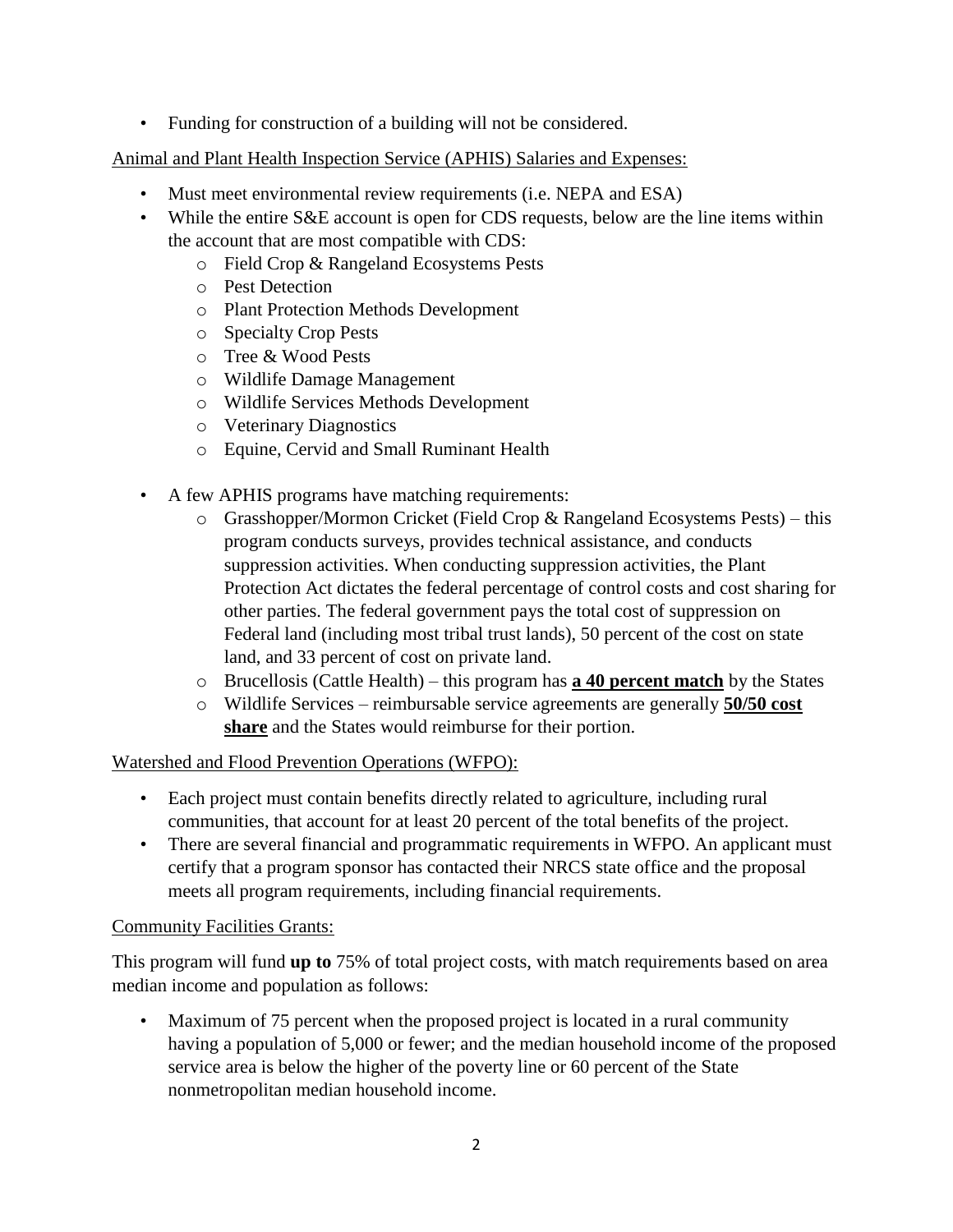- Maximum of 55 percent when the proposed project is located in a rural community having a population of 12,000 or fewer; and the median household income of the proposed service area is below the higher of the poverty line or 70 percent of the State nonmetropolitan median household income.
- Maximum of 35 percent when the proposed project is located in a rural community having a population of 20,000 or fewer; and the median household income of the proposed service area is below the higher of the poverty line or 80 percent of the State nonmetropolitan median household income.
- Maximum of 15 percent when the proposed project is located in a rural community having a population of 20,000 or fewer; and the median household income of the proposed service area is below the higher of the poverty line or 90 percent of the State nonmetropolitan median household income.

The match requirements are outlined in the CF regulation: 7 CFR 3570.63(b). Towns with populations over 20,000 are not eligible for this program.

In general, CF matching funds must come from a non-Federal source. However, there are two exceptions: (1) sometimes a Federal source will state that it can be used as a match for Federal Grants and (2) when a Federal source loses its Federal identity --- such as CDBG funds that are distributed through a Governor's office (not the CDBG entitlement funding) --- a CF project having these funds as a part of the capital stack can be a part of the applicant required contribution.

CDS requests will be considered outside of the CF state allocations. Therefore, the sole cap that will determine the maximum grant assistance is the match requirement as described above.

In order to best determine the eligibility of the request, please provide the following information in your application:

- Intended use of funds and how the completed construction/acquisition will be used. Please provide as much detail as possible. For example, "the funding will be used to build three new classrooms to teach English." A full list of eligible entities, uses, and limitations can be found here: [7 CFR Part 3570](https://www.ecfr.gov/current/title-7/subtitle-B/chapter-XXXV/part-3570)
- Both the requested CDS dollar amount and the total cost of the project
- Service area/beneficiaries this includes all towns, cities, counties, etc. that will benefit from the services provided and can be more than just the town where the project is physically located. If a project will benefit multiple towns/communities, RD takes a weighted average of the populations and median incomes to determine eligibility and the required match. Without this information, RD will not be able to determine eligibility and the project will not be funded.

Funds may **not** be used for the following activities:

• To reimburse funds for projects already constructed/acquired or projects that will be completed by the passage of the bill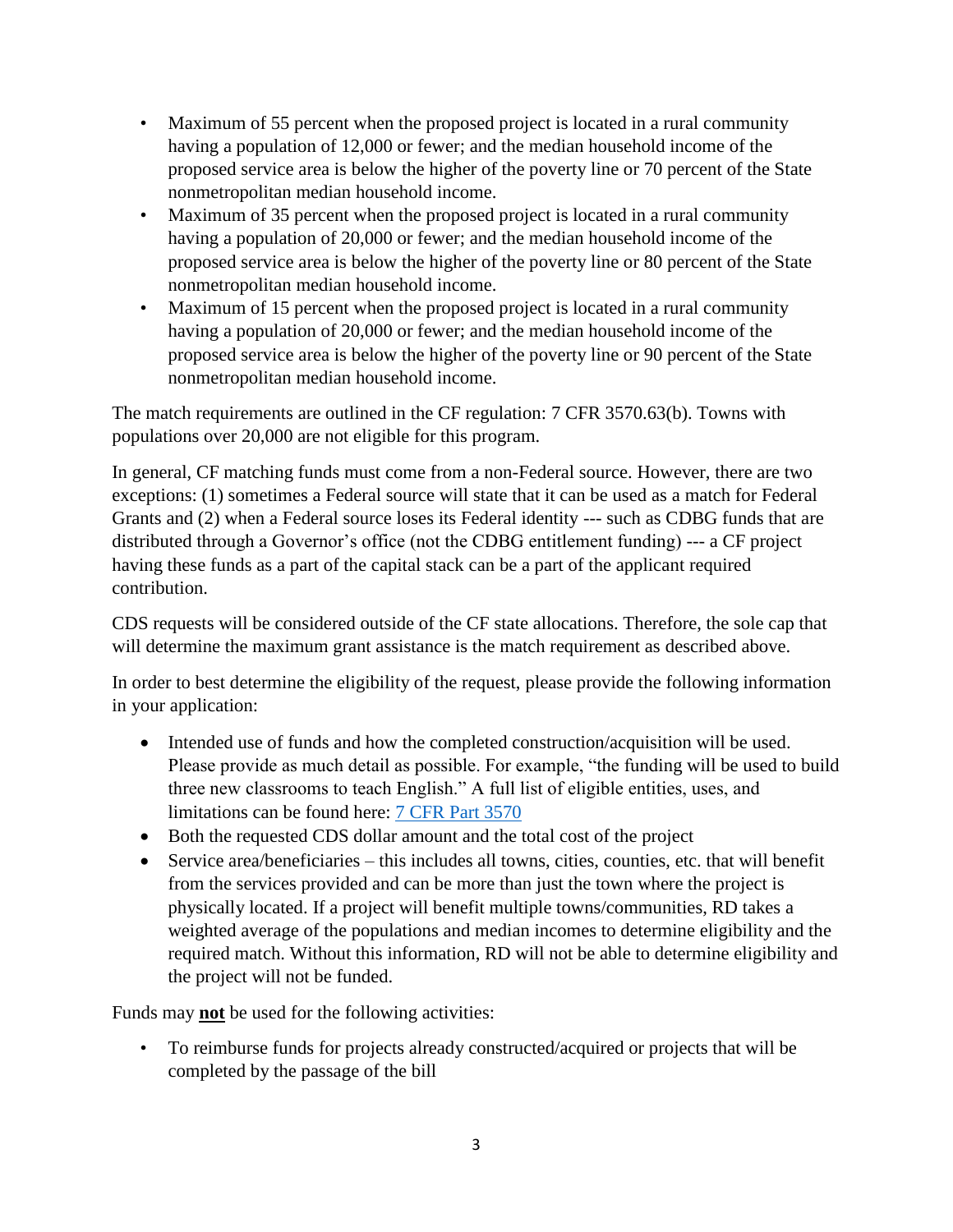- To pay initial operating expenses or annual recurring costs, including purchases or rentals that are generally considered to be operating and maintenance expenses (unless a CF loan is part of the funding package)
- To fund facilities to be used primarily for recreation purposes
- To fund facilities to be used primarily for business entrepreneur purposes

Applicants must meet environmental review requirements (i.e., NEPA). Due to the complexity of these grants, all applications should be vetted through your State RD office – the Subcommittee will not consider projects that are ineligible.

## Distance Learning and Telemedicine (DLT) Grants

The following project and applicant eligibility criteria must be met prior to a congressionally directed spending request being approved:

- There is **a flat 15 percent match** (matching funds cannot come from another Federal source)
- Full list of eligible entities, uses, and limitations can be found here: [7 CFR Part 1734](https://www.ecfr.gov/current/title-7/subtitle-B/chapter-XVII/part-1734#_top) Subpart A and B
- Reminder, even though for-profit entities are eligible for this program, they are not eligible for congressionally directed spending requests.
- **Broadband deployment is not an eligible use of funds for DLT**

For both CF Grants and DLT Grants, state directors and local specialists are available to answer specific questions regarding eligibility of a proposed project. You can find their contact information at this link: [https://www.rd.usda.gov/about-rd/state-offices.](https://www.rd.usda.gov/about-rd/state-offices)

# <span id="page-3-0"></span>**Commerce, Justice, Science and Related Agencies**

The CJS Subcommittee will only accept CDS in the following accounts:

- "Department of Commerce; National Institute of Standards and Technology (NIST); Scientific and Technical Research Services (STRS); External Projects";
- "Department of Commerce; NIST; Construction of Research Facilities; Extramural Construction";
- "Department of Commerce; National Oceanic and Atmospheric Administration (NOAA); Operations, Research, and Facilities (ORF); Special Projects";
- "Department of Justice; Office on Justice Programs; State and Local Law Enforcement Assistance; Byrne Discretionary";
- "Department of Justice; Community Oriented Policing Services (COPS); COPS Law Enforcement Technology and Equipment"; and
- "National Aeronautics and Space Administration; Safety, Security and Mission Support".

CDS should fund local projects that further the missions of CJS agencies by increasing the understanding of the oceans and the atmosphere, protecting our communities, and promoting space- or standards- related science. Successful projects will match the project to the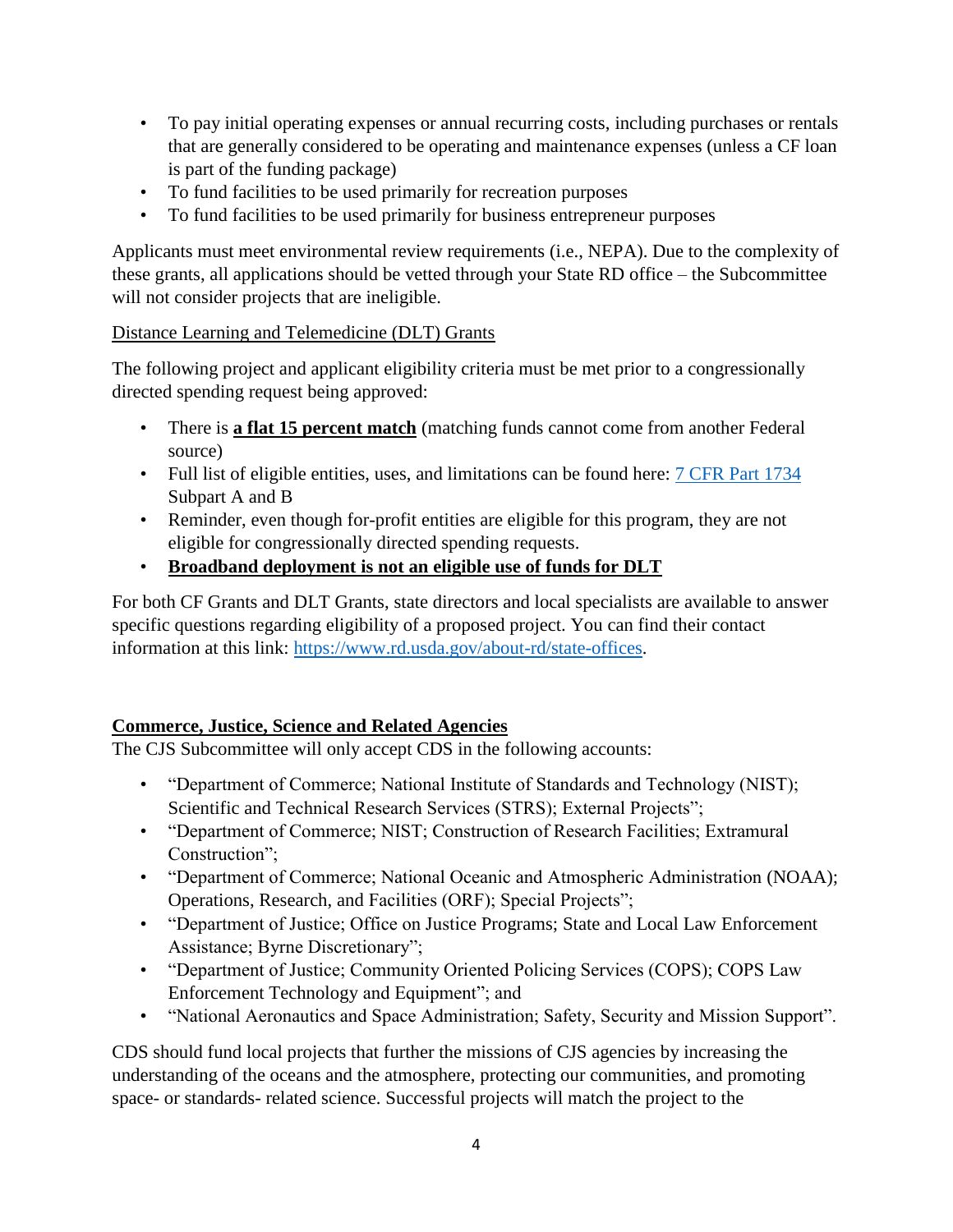authorization or mission of an agency or account and have the support of local officials or communities.

#### NOAA ORF Special Projects

Projects should address fisheries, marine mammals, ocean, climate, weather, and atmospheric research and programs. Construction projects will not be accepted.

#### NIST STRS External Projects

Projects should address standards-related research and technology development. Construction projects will not be accepted.

### DOJ Byrne Discretionary

The Subcommittee will accept requests for CDS for Byrne Discretionary projects to provide additional personnel, equipment, supplies, contractual support, training, technical assistance, and information systems for criminal justice systems. Awarded grants will be subject to the requirements of [2 CFR Part 200](https://www.ecfr.gov/current/title-2/subtitle-A/chapter-II/part-200) and the [DOJ Grants Financial Guide.](https://www.ojp.gov/funding/financialguidedoj/overview) Allowable costs are those costs consistent with the principles set out in the 2 CFR Part 200, Subpart E, and those permitted by the grant program's authorizing legislation. This funding cannot be used for land acquisition or construction.

## DOJ COPS Law Enforcement Technology and Equipment

The Subcommittee will accept requests for CDS for COPS Law Enforcement Technology projects for the development of technologies and automated systems to assist law enforcement agencies in investigating, responding to, and preventing crime. Recipients shall include State, local, Tribal, and territorial governments and their public agencies (for example, police and/or sheriff's departments). Allowable activities are limited to the statutorily allowable purpose areas under the [COPS Office statute,](https://www.law.cornell.edu/uscode/text/34/10381) including the procurement of equipment, technology, or support systems, and the development of new technologies to assist recipient entities in reorienting the emphasis of their activities from reacting to crime to preventing crime.

### NASA Safety, Security and Mission Support (SSMS)

Projects should focus on science education, research, and technology development related to NASA's mission. Medical research projects and projects at NASA-owned Visitor Centers or a State's designated Space Grant Consortium will not be funded. **This account does not fund construction but could be used for equipment, research funding, or education programs.**

### NIST Construction of Research Facilities, Extramural Construction

The Subcommittee will accept CDS for NIST Extramural Construction projects for non-Federal research facilities at research institutions and colleges and universities.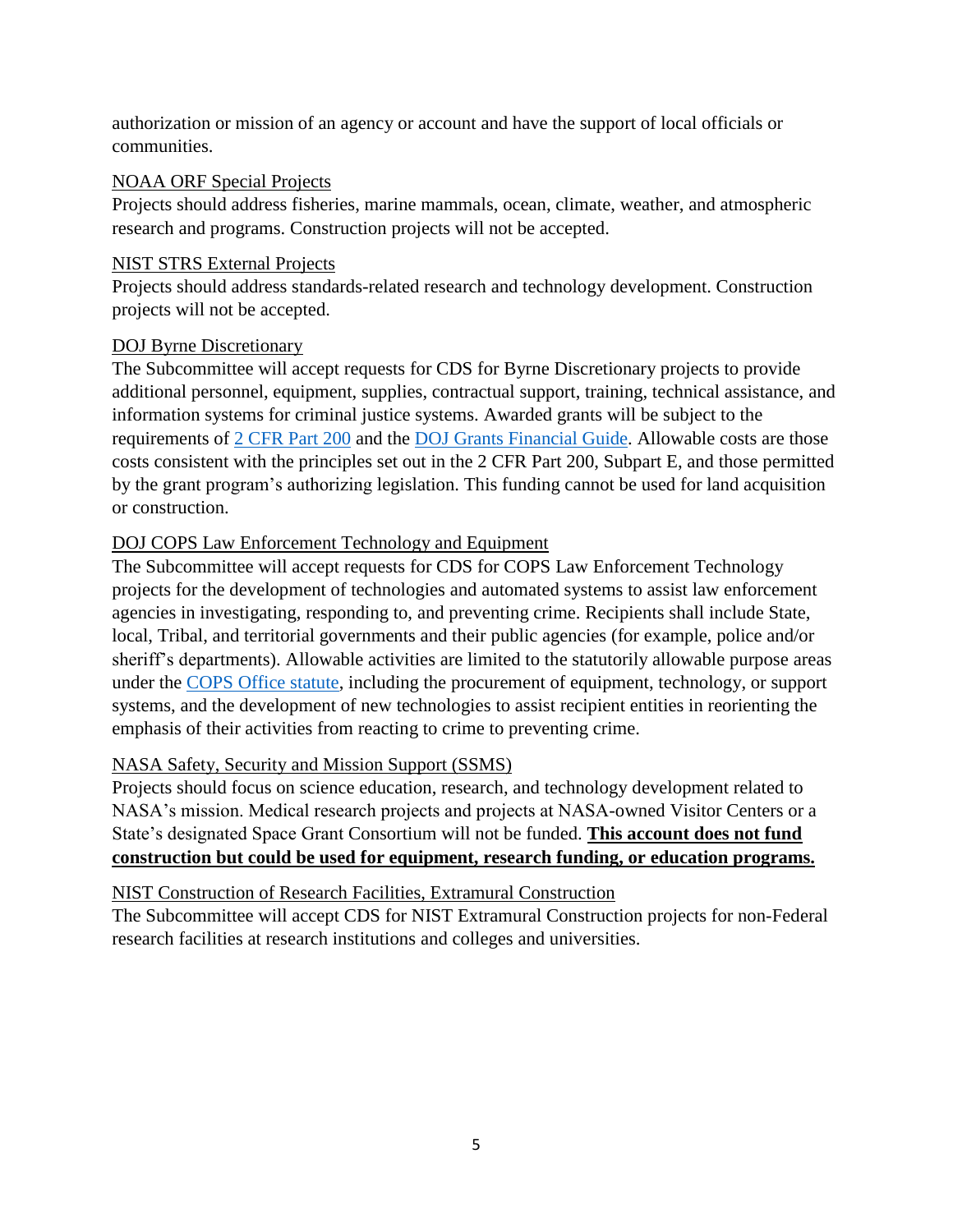### <span id="page-5-0"></span>**Energy and Water Development**

The Subcommittee will only consider CDS requests for items in the following accounts:

- Corps of Engineers: Investigations
- Corps of Engineers: Construction
- Corps of Engineers: Operation & Maintenance
- Corps of Engineers: Mississippi Rivers & Tributaries: Investigations
- Corps of Engineers: Mississippi Rivers & Tributaries: Construction
- Corps of Engineers: Mississippi Rivers & Tributaries: Operation & Maintenance
- Bureau of Reclamation: Water and Related Resources
- Department of Energy: "Energy Projects" Account will include the following topic areas:
	- o Renewable and Clean Energy projects
	- o Electricity and Energy Resiliency projects
	- o Cybersecurity and Energy Security projects
	- o Nuclear Energy Projects
	- o Fossil Energy or Carbon Management Projects

Special Guidance for Department of Energy CDS Requests:

- The Committee will not fund projects for multiple years, the funding requested should reflect a funding amount that can complete the project.
- The Committee will not fund construction of buildings or new facilities (no brick and mortar), even if it will have clean energy associated with it.
- The Committee will not fund electric vehicle charging projects, unless the project is connected to larger clean energy sources (like a battery) or has clean energy applications beyond the charging station.
- Statutory cost sharing requirements may apply to these projects, as required by section 988 of the Energy Policy Act of 2005. The amount of required cost sharing will depend on the scope and technological maturity of the project:
	- o Research or development activities of a basic or fundamental nature: no minimum cost share.
	- o Research or development activities of an applied nature: minimum 20 percent cost share.
	- o Demonstration or commercial application: minimum 50 percent cost share.
	- o Some projects may contain elements of more than one of the categories shown above. Therefore, some projects may have a blended cost share.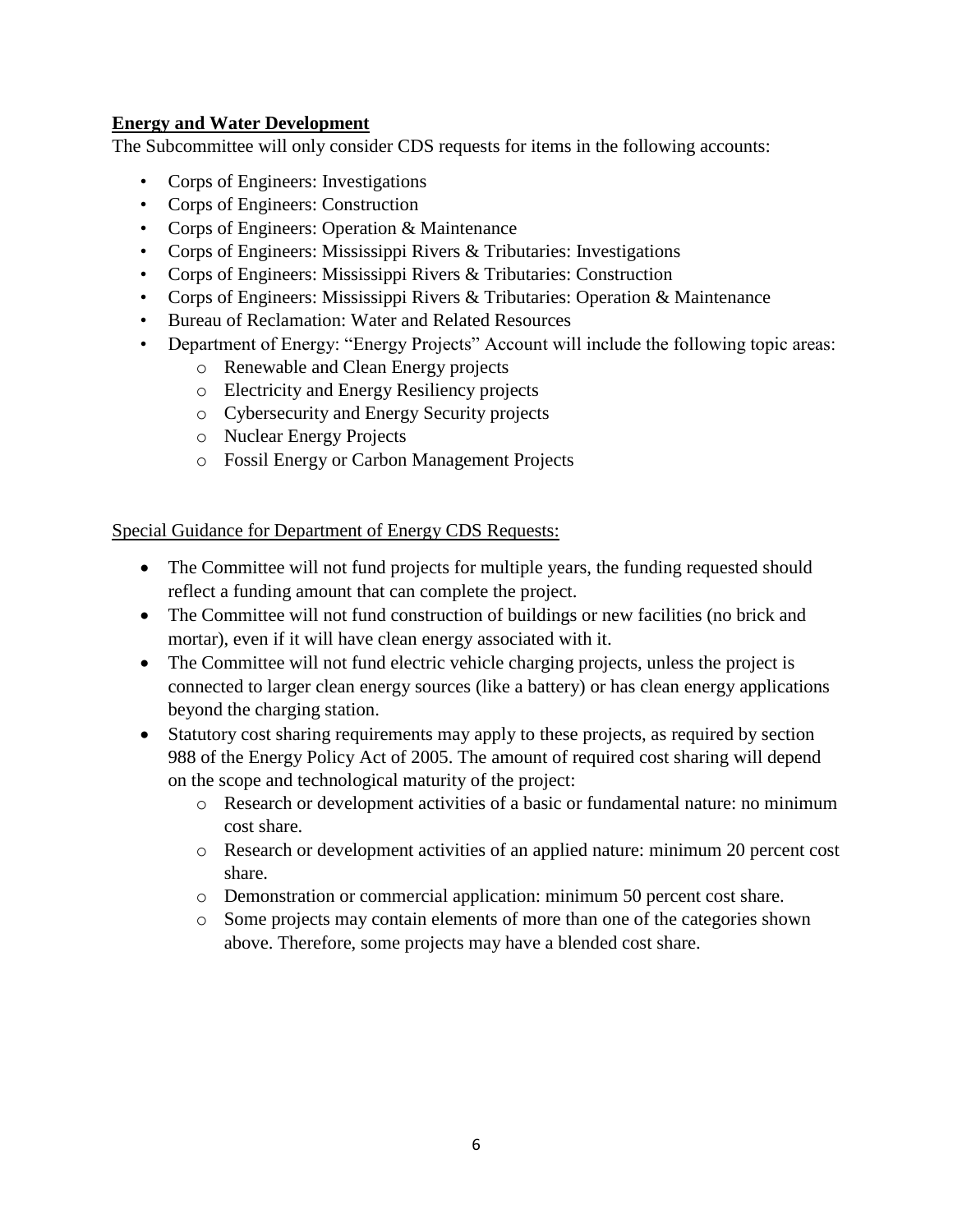## <span id="page-6-0"></span>**Financial Services and General Government**

The Subcommittee will only consider CDS requests for items in the following accounts:

- Small Business Administration, Administrative Provision
- National Archives and Records Administration, National Historical Publications and Records Commission
- National Archives and Records Administration, Repair and Restoration
- General Services Administration, Federal Buildings Fund, Construction and Acquisition
- Office of National Drug Control Policy Prevention Grants

## <span id="page-6-1"></span>**Homeland Security**

For FY 2023, the following accounts are eligible for CDS requests:

- Federal Emergency Management Agency Pre-Disaster Mitigation Projects; and
- Federal Emergency Management Agency Emergency Operations Center Grant Program

### Pre-Disaster Mitigation Projects:

Requested projects must meet the eligibility requirements of the Building Resilient Infrastructure and Communities (BRIC) grant program, including the cost-share requirement, benefit cost ratio, and environmental and historic preservation requirements. Requirements can be found in the most recent [Notice of Funding Opportunity.](https://www.fema.gov/sites/default/files/documents/fema_nofo-fiscal-year-2021-building-resilient-infrastructure.pdf) For any projects designated for funding in the final FY 2023 Homeland Security Appropriations Act, the state agency responsible for administering mitigation grants in the requestor's state must submit an application to the Federal Emergency Management Agency, and that entity will serve as the administrative agent for the grant. **Therefore, all project proposals must be accompanied by a letter of support from the appropriate state agency affirming that it believes the project is eligible.**

### Emergency Operations Center Grant Program:

Requested projects must meet the eligibility requirements of the Emergency Operations Center grant program, including the cost-share requirement and environmental and historic preservation requirements. Requirements can be found in the most recent [Notice of Funding Opportunity.](https://www.grants.gov/web/grants/view-opportunity.html?oppId=95433) For any projects designated for funding in the final FY 2023 Homeland Security Appropriations Act, the state administrative agency (SAA) must submit an application to the Federal Emergency Management Agency, and that agency will serve as the administrative agent for the grant. Therefore, all project proposals must be accompanied by a letter of support from the appropriate SAA affirming that it believes the project is eligible.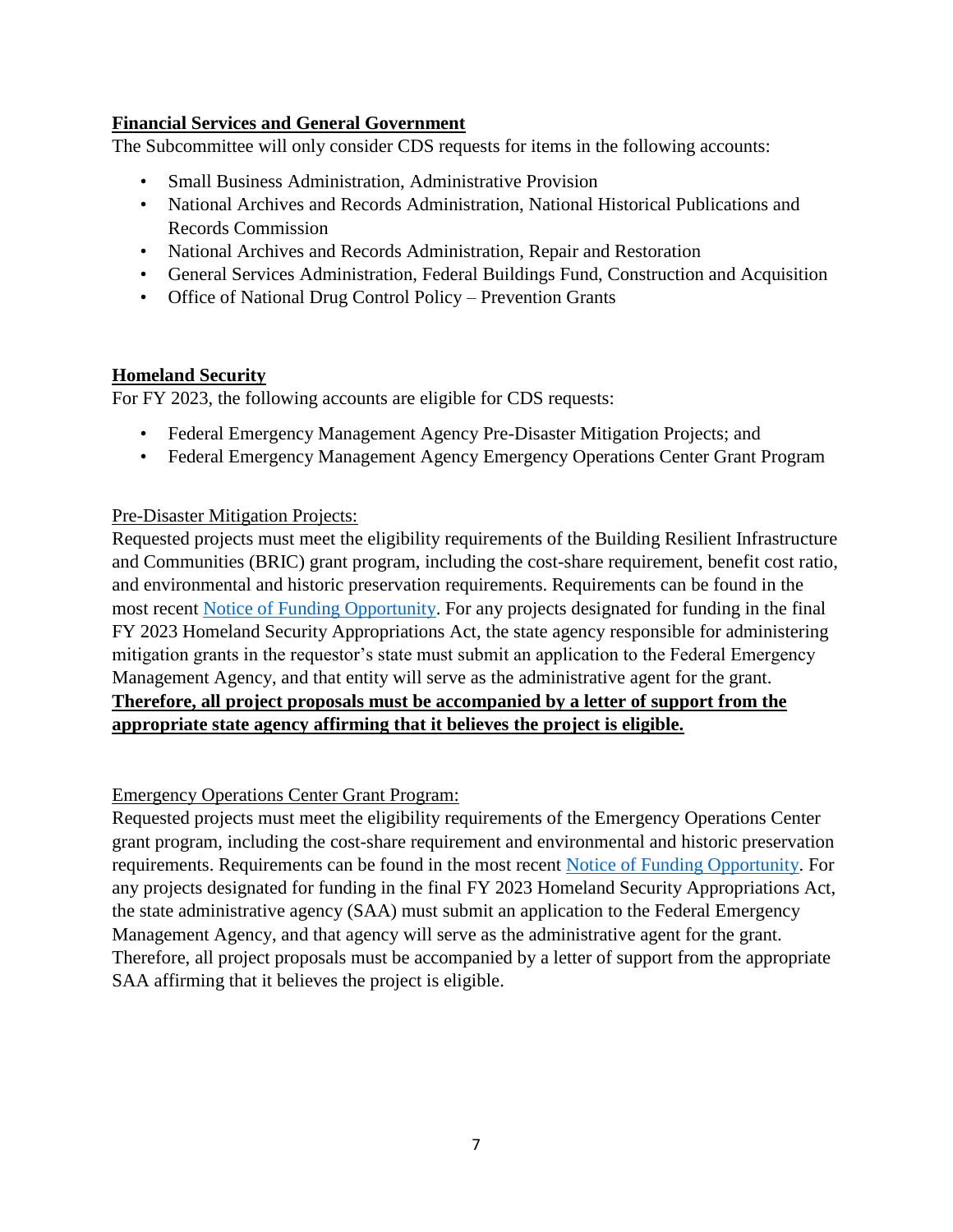# <span id="page-7-0"></span>**Interior, Environment and Related Agencies**

The following programs are eligible for CDS requests:

- Clean Water: EPA, STAG, Clean Water SRF, Clean Water CDS
- Drinking Water: EPA, STAG, Drinking Water SRF, Drinking Water CDS
- Sanitation Facilities Construction: Sanitation Facilities Construction, Sanitation Facilities Construction CDS
- Historic Preservation Fund: NPS, Historic Preservation Fund Projects
- Stat and Private Forestry: USFS, State and Private Forestry, Forest Resource Information and Analysis

## Clean Water and Drinking Water State and Local Projects

The subcommittee will accept CDS requests for local and/or municipal projects included on a state's most recently finalized Clean Water or Drinking Water State Revolving Fund Intended Use Plan (IUP). The subcommittee may consider projects that are eligible for funding under State Revolving Loan Fund (SRF) guidelines, but are not on the state IUP list.

**There is a minimum 20% cost share requirement** for any state or local water infrastructure grant funded through congressionally directed spending. In almost all cases, other federal funds cannot be used to meet this 20% cost share. Please note that only the non-federal portion of assistance provided by a State Revolving Loan Fund can be applied towards a project's matching requirement.

Applicants for the Clean Water and Drinking Water accounts are required to provide the following information in their application:

- What is the project purpose, e.g., drinking water, wastewater, stormwater, and/or water quality protection?
- How will the project help the recipient meet applicable water standards—e.g. improve drinking water quality or improve surface/groundwater quality?
- Is this project primarily to support existing water needs or to support future growth? Note that projects primarily to support future growth are typically ineligible for State Revolving Funds.
- Is this request seeking funding for planning and design, construction, or both?
- Describe the project recipient—are they a municipality? Public water system? Other public entity?
- What is the total estimated cost of the project, based on the facilities plan or preliminary engineering report?
- What is the amount requested for the project?
- Is the amount requested scalable to a lower amount and if so, what is the minimum amount?
- Please list any funding received from federal appropriations, including the fiscal year and source of funding (Clean Water SRF, Drinking Water SRF, STAG grants, USDA Rural Development Program, FEMA, or others)?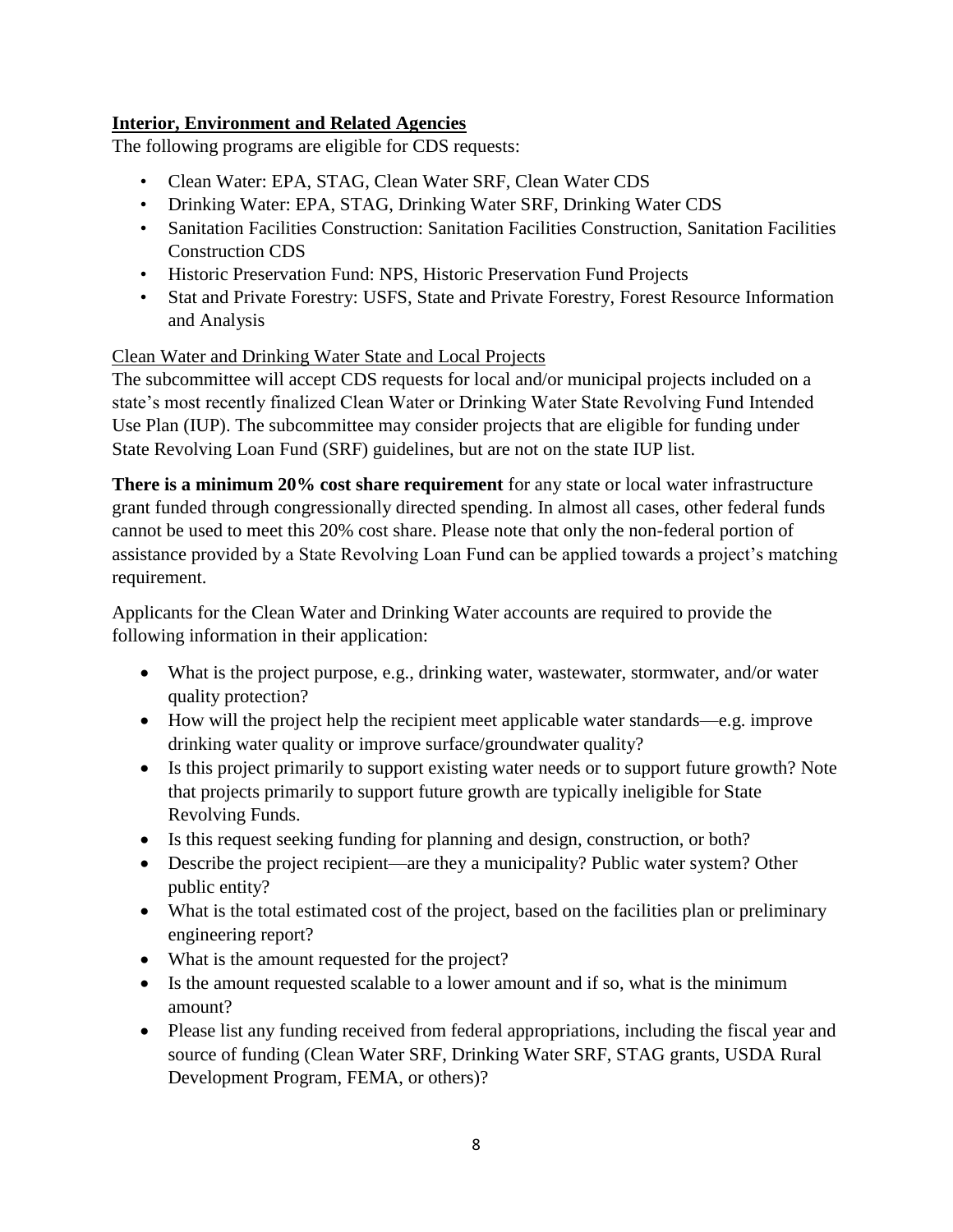- Does the community have a financing plan certified by an authorized local official demonstrating how it will cover the matching funds of 20% or more?
- What are the anticipated non-federal sources of funding for this project?

The following list provides some examples of the types of projects that *are typically eligible* for SRF funding and are most frequently funded. This list is not intended to be exhaustive.

|                  | Projects that generally ARE eligible for SRF funding                                                                                                                             |                  |                                                                                                                                                                                                                                                                                                |  |  |
|------------------|----------------------------------------------------------------------------------------------------------------------------------------------------------------------------------|------------------|------------------------------------------------------------------------------------------------------------------------------------------------------------------------------------------------------------------------------------------------------------------------------------------------|--|--|
|                  | <b>Clean Water / Waste Water</b>                                                                                                                                                 |                  | <b>Drinking Water</b>                                                                                                                                                                                                                                                                          |  |  |
| 1.               | Wastewater treatment plants, including<br>sludge handling facilities.                                                                                                            | 1.               | Facilitate compliance with national<br>primary drinking water regulations or<br>address serious risks to public health<br>including non-regulated contaminants<br>(i.e. PFAS).                                                                                                                 |  |  |
| 2.               | Collector Sewers - Small sewers that<br>convey wastewater from residences,<br>commercial establishments, and<br>industrial sites.                                                | 2.               | Rehabilitate or develop water sources<br>(excluding reservoirs, dams, dam<br>rehabilitation and water rights) to<br>replace contaminated sources.                                                                                                                                              |  |  |
| 3.               | Interceptor Sewers - Large sewers that<br>convey wastewater from collector<br>sewers directly to a wastewater<br>treatment facility.                                             | 3.               | Install or upgrade treatment facilities.                                                                                                                                                                                                                                                       |  |  |
| $\overline{4}$ . | Sewer Pipes - Rehabilitation is only<br>eligible if the pipes are publicly owned.                                                                                                | $\overline{4}$ . | Install or upgrade storage facilities,<br>including finished water reservoirs, to<br>prevent microbiological contaminants<br>from entering the water system.                                                                                                                                   |  |  |
| 5.               | Outfall Sewer - A sewer that conveys<br>treated wastewater from a wastewater<br>treatment facility to the receiving waters.                                                      | 5.               | Install or replace transmission and<br>distribution pipes to prevent<br>contamination caused by leaks or breaks<br>in the pipe, or improve water pressure to<br>safe levels.                                                                                                                   |  |  |
| 6.               | Storm Water Management - Measures<br>to manage, reduce, treat, or recapture<br>stormwater or subsurface drainage water<br>(i.e. storm sewers, green infrastructure,<br>$etc.$ ). | 6.               | Projects to consolidate water supplies -<br>for example, when individual homes or<br>other public water supplies have a water<br>supply that is contaminated, or the<br>system is unable to maintain compliance<br>for financial or managerial reasons - are<br>eligible for DWSRF assistance. |  |  |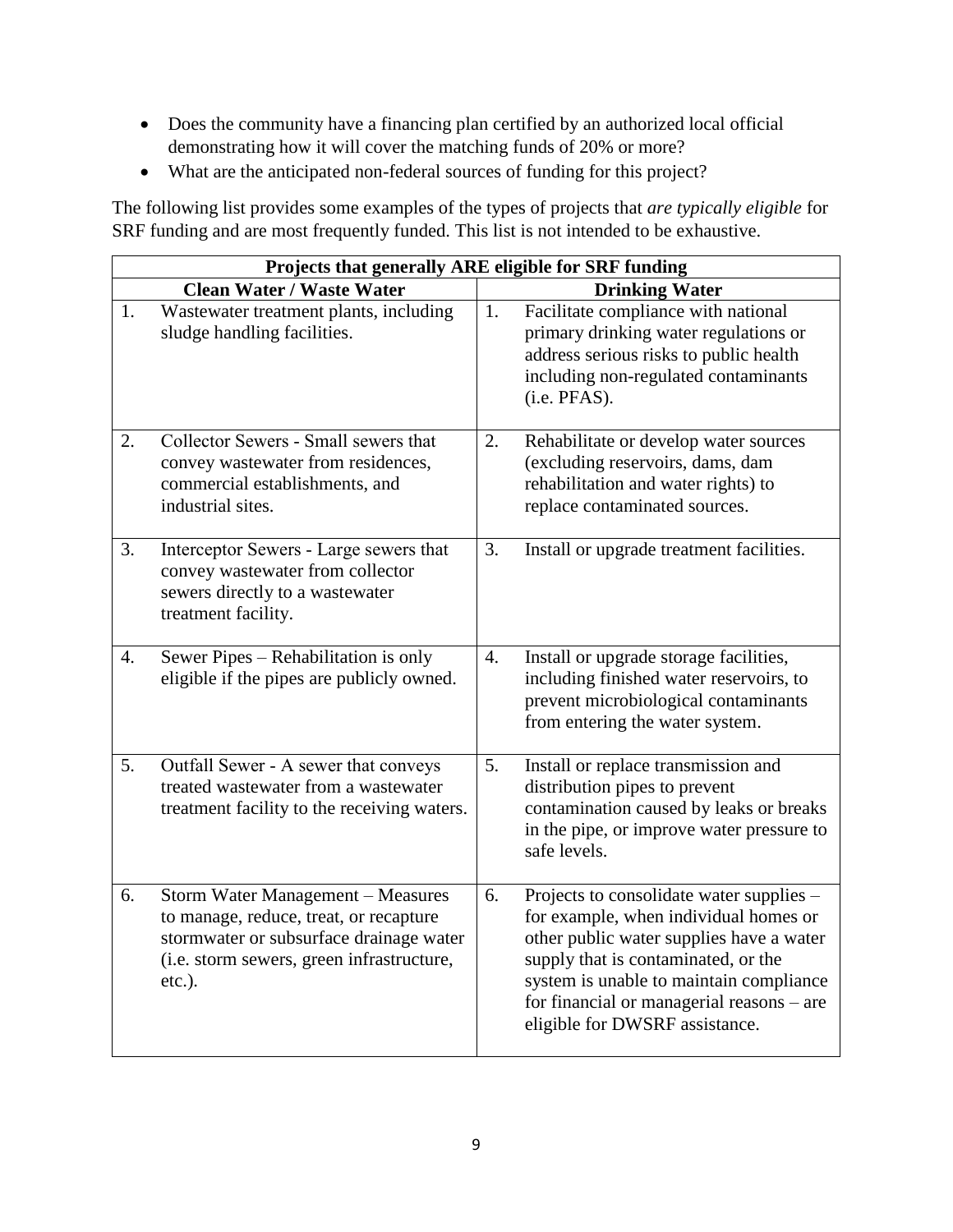| 7.  | Combined sewer overflow (CSO)<br>control and sanitary sewer overflow<br>(SSO) control.                                                                                                                                                                                                                                           | 7. | Land is eligible only if it is integral to a<br>project that is needed to meet or<br>maintain compliance and further public<br>health protection. |
|-----|----------------------------------------------------------------------------------------------------------------------------------------------------------------------------------------------------------------------------------------------------------------------------------------------------------------------------------|----|---------------------------------------------------------------------------------------------------------------------------------------------------|
| 8.  | Infiltration/Inflow Correction -<br>Construction activities that prevent<br>surface water or groundwater from<br>entering the sewer system.                                                                                                                                                                                      | 8. | Project planning, design and other<br>related costs                                                                                               |
| 9.  | Water Security - Installation or upgrade<br>of physical security infrastructure such<br>as lighting, fencing, monitoring and<br>access control. Also, cybersecurity<br>measures, installation of safer 10<br>treatment technologies, and more secure<br>storage of on-site treatment.                                            |    |                                                                                                                                                   |
| 10. | Septic Tanks - Remediation,<br>rehabilitation, removal and replacement<br>of failing tanks are eligible, as well as<br>installation of new tanks.                                                                                                                                                                                |    |                                                                                                                                                   |
| 11. | Land - The leasing and fee-simple<br>purchase of land, including surface and<br>subsurface easements, needed to locate<br>eligible municipal or Tribal projects, and<br>land integral to the treatment process.<br>Municipal purchase of land and/or<br>conservation easements for source water<br>protection are also eligible. |    |                                                                                                                                                   |
| 12. | Water Reuse - Projects involving the<br>municipal reuse or recycling of<br>wastewater, stormwater, or subsurface<br>drainage water.                                                                                                                                                                                              |    |                                                                                                                                                   |
| 13. | <b>Capital Nonpoint Source Pollution</b><br>Control Projects – e.g., river or<br>streambank restoration, agricultural best<br>management practices (i.e., buffer strips,<br>manure containment structures),<br>wetlands restoration, etc.                                                                                        |    |                                                                                                                                                   |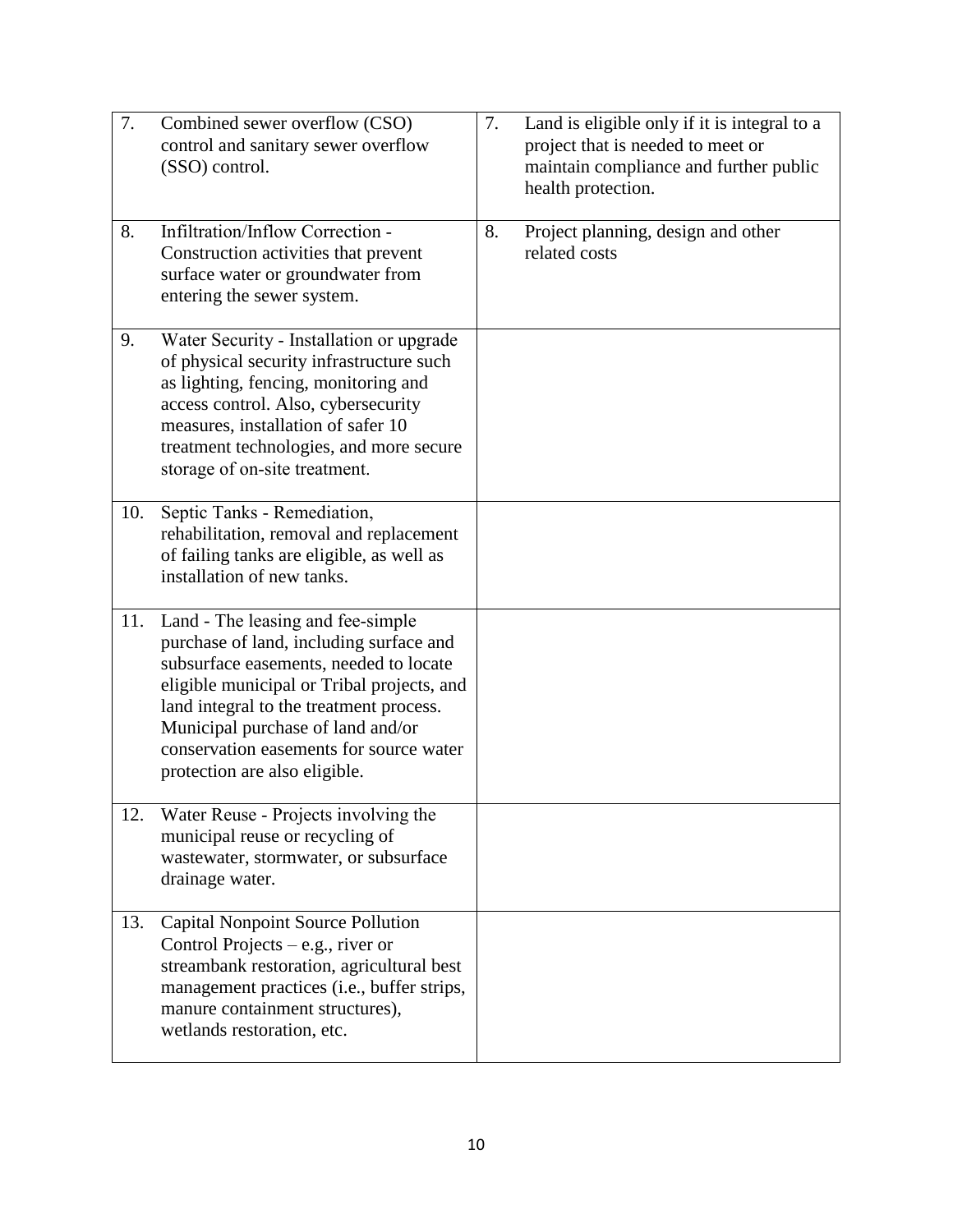Note that SRF projects have very specific eligibility requirements. The following table lists some of the project types that are *ineligible* for SRF funding:

|                                  | Projects that generally are NOT eligible for SRF funding                                                              |    |                                                                                                                                                                                                                                                                           |  |  |
|----------------------------------|-----------------------------------------------------------------------------------------------------------------------|----|---------------------------------------------------------------------------------------------------------------------------------------------------------------------------------------------------------------------------------------------------------------------------|--|--|
| <b>Clean Water / Waste Water</b> |                                                                                                                       |    | <b>Drinking Water</b>                                                                                                                                                                                                                                                     |  |  |
| 1.                               | Land, except for projects described in<br>the subsequent table under eligibility<br>#11                               | 1. | Dams or rehabilitation of dams                                                                                                                                                                                                                                            |  |  |
| 2.                               | Operations and maintenance costs                                                                                      | 2. | Operations and maintenance costs                                                                                                                                                                                                                                          |  |  |
| 3.                               | Non-municipal point source control                                                                                    | 3. | Water rights, except if the water rights<br>are owned by a system that is being<br>purchased through consolidation as part<br>of a capacity development strategy or if<br>the water rights purchase is covered by<br>EPA's DWSRF Class Deviation for<br>Water Rights 2019 |  |  |
| $\overline{4}$ .                 | Acid drainage correction                                                                                              | 4. | Reservoirs, except for finished water<br>reservoirs and those reservoirs that are<br>part of the treatment process and are<br>located on the property where the<br>treatment facility is located                                                                          |  |  |
| 5.                               | Ambient water quality monitoring                                                                                      | 5. | Laboratory fees for monitoring                                                                                                                                                                                                                                            |  |  |
| 6.                               | Flood Control Projects, unless the<br>project is otherwise managing, reducing,<br>treating, or recapturing stormwater | 6. | Projects needed mainly for fire<br>protection                                                                                                                                                                                                                             |  |  |
| 7.                               | Privately owned sewer pipes                                                                                           | 7. | Projects for systems that lack adequate<br>technical, managerial, and financial<br>capability, unless assistance will ensure<br>compliance                                                                                                                                |  |  |
|                                  |                                                                                                                       | 8. | Projects for systems in significant<br>noncompliance, unless funding will<br>ensure compliance                                                                                                                                                                            |  |  |
|                                  |                                                                                                                       | 9. | Projects primarily intended to serve<br>future growth                                                                                                                                                                                                                     |  |  |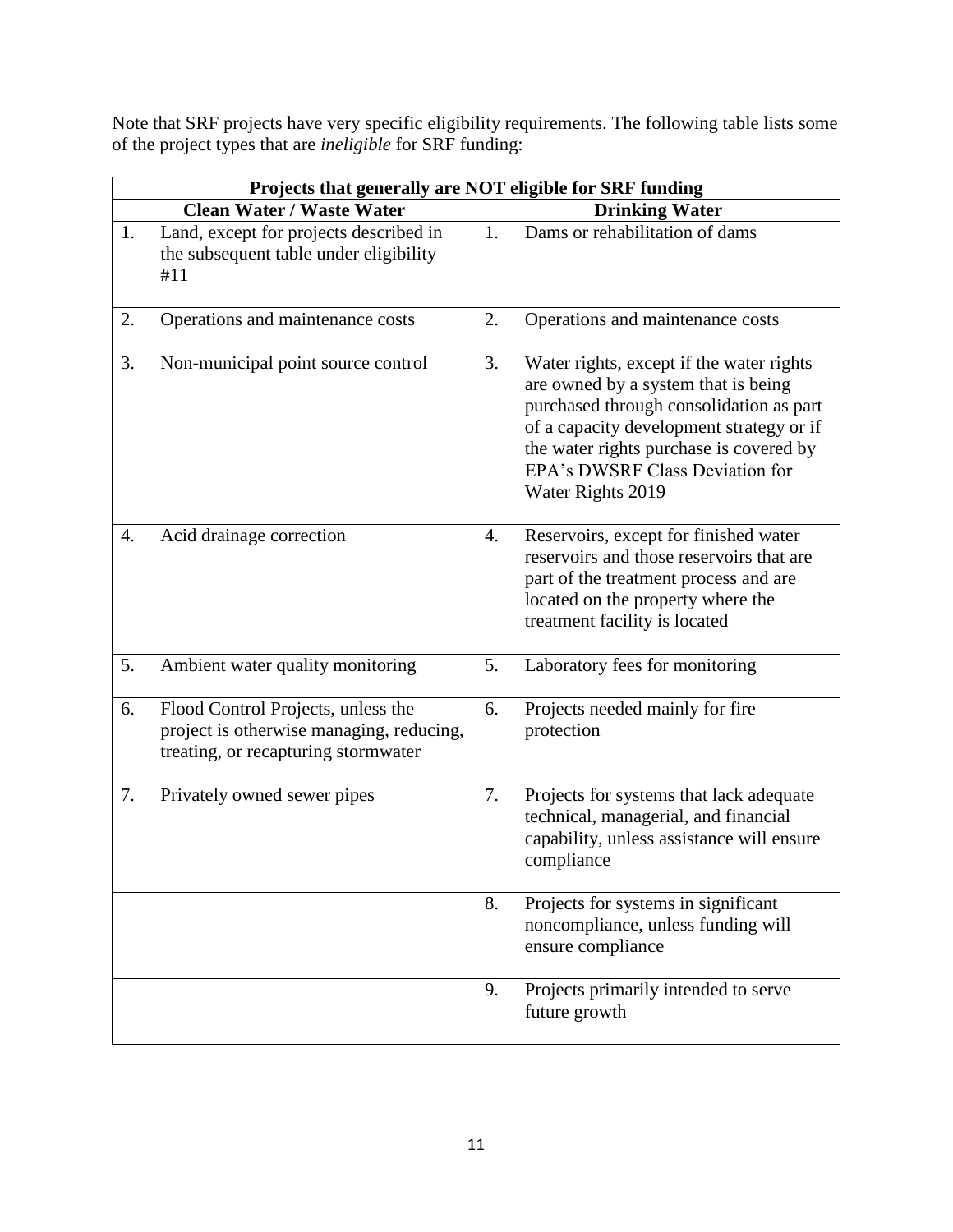## Historic Preservation Fund (HPF):

The Historic Preservation Fund (HPF), established to help fund the programs engendered by the National Historic Preservation Act (Public Law 89-665; 54 USC 300301 et seq.), was designed to preserve historical and archaeological sites in the United States of America. The subcommittee anticipates that most requests will be made within the HPF for the Save America's Treasures (SAT) program. All HPF grantees must meet standards set by the Secretary of the Interior and comply with the [audit requirements,](https://www.nps.gov/subjects/historicpreservationfund/audit-information.htm) and each successful CDS recipient must complete an application through grants.gov. The subcommittee will accept CDS requests for non-formula funded activities within HPF that meet the qualifications of HPF programs. Please note that acquisitions of collections or historic properties are not eligible under the HPF. For more information, please visit [here.](https://www.nps.gov/subjects/historicpreservationfund/grant-programs.htm) The maximum project amount is \$500,000.

The subcommittee will review requests for projects **in the context of existing HPF grants**. For example, for SAT, the subcommittee will require that the property be listed as an historic place on the National Register of Historic Places or as a National Historic Landmark.

Applicants must answer each of the following questions within their application:

1. What type of entity is the recipient (e.g., non-profit organization, state or local government, educational institution, Federally-recognized Indian Tribe, Alaska Natives, or Native Hawaiian Organizations)? **Please specify.**

2. Has the project received a previous federal grant in the past? For SAT, previous projects can be viewed here: NPS SatMap. Please answer one of the following: **YES and note the year, the amount, and the federal program; or NO.**

3. If the request is for SAT, does the recipient have in place, or a plan to provide, the one-to-one match with non-federal cash and/or in-kind contribution? **Please answer YES, NO, or N/A.**

4. Would the requested project fund an eligible activity under the HPF? For example, for SAT, please visit [here.](https://www.nps.gov/subjects/historicpreservationfund/sat-grant-info.htm) **Please answer YES or NO.**

For HPF, if the request is for property, does the property meet the HPF program requirements of being listed on the National Register of Historic Places or as a National Historic Landmark individually or as contributing to an historic district? **Required YES, NO, or N/A**

State and Private Forestry (SPF):

The State & Private Forestry account provides technical and financial assistance grants to nonfederal forest landowners, including state, Tribal and local governments. Activities within this account include forest health management, cooperative fire protection, wood innovation, and urban and community forestry. Requests must meet USFS eligibility requirements for the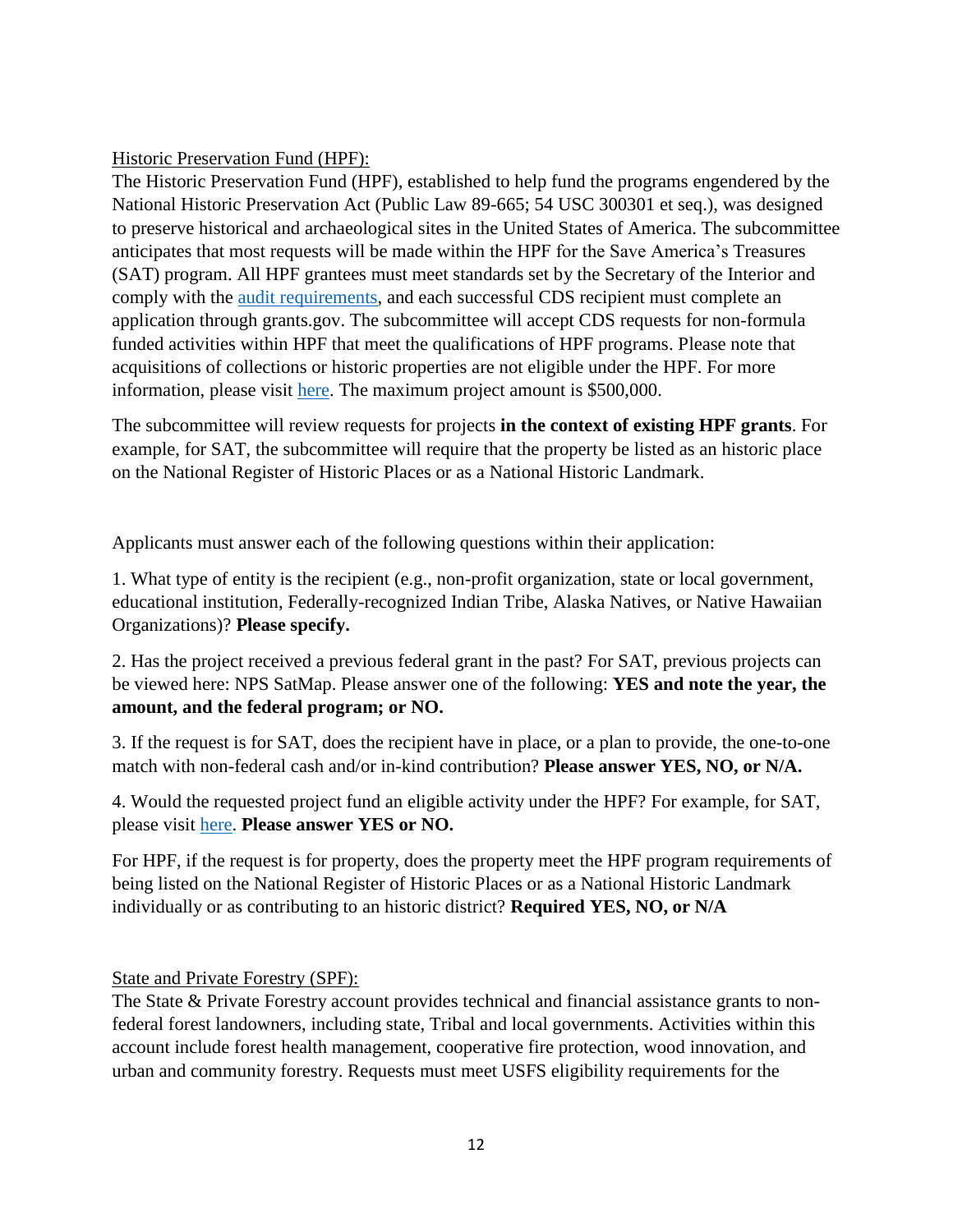appropriate grant program. Project requests should be part of the state's Forest Action Plan, or contribute to meeting the goals of the Forest Action Plan.

Applicants for the State and Private Forestry accounts are required to provide the following information in their application:

- Does the project meet the eligibility and matching requirements as specified on the USFS webpage for the relevant grant program?
- Does the USFS have the authority to provide funds to this project and/or recipient?
- Is the project part of a state Forest Action Plan or otherwise ranked in a prioritized list (provide list name and rank)?
- How does this project contribute to the state Forest Action Plan?
- What is the federal nexus for this project and why should there be a federal funding component?
- Has this project received previous federal funds (provide year, amount, and program)?
- What is the total cost of the project? Are there matching funds or partner contributions?
- Is the amount requested scalable to a lower amount and if so, what is the minimum amount?
- What is the timeline for this project?
- Describe how the project will conserve and steward working forests or open space, protect forest health from insects and disease, meet urban and community forestry goals, create opportunities for innovative wood use, improve fire mitigation efforts, or otherwise benefit communities and forested lands.

# Projects on Agency Lists

Applications for funding for projects included in the fiscal year 2023 President's Budget should not be submitted as CDS requests if the request is for funding at or below the President's request level. The subcommittee will only consider CDS requests for projects that are not included in the President's Budget or for funding levels that are above the amounts provided in the President's Budget. The subcommittee will have a strong preference for projects included on agencysubmitted priority lists.

**LWCF:** Great American Outdoors Act, Land and Water Conservation Fund: Pursuant to the Great American Outdoors Act of 2020 (P.L. 116-152) and the Consolidated Appropriations Act, 2022 (P.L. 117-103), prioritized project lists will accompany the President's budget request in five LWCF accounts. This requirement is delivered in two separate lists: 1) a list of projects proposed for funding in the President's Budget; and 2) a supplemental list of projects that are ready but unfunded. Any funding request for activities not included in the President's Budget must be submitted as CDS. Note that while third party organizations may advocate for specific projects, the Grantee for federal acquisition is the federal agency that will eventually manage the land (BLM, FWS, NPS, or USFS), or in the case of the Forest Legacy Program, it is the state.

**LRF:** Great American Outdoors Act, Legacy Restoration Fund: Pursuant to the Great American Outdoors Act of 2020 (P.L. 116-152) and the Consolidated Appropriations Act, 2022 (P.L. 117- 103), prioritized project lists for deferred maintenance projects to be funded by the National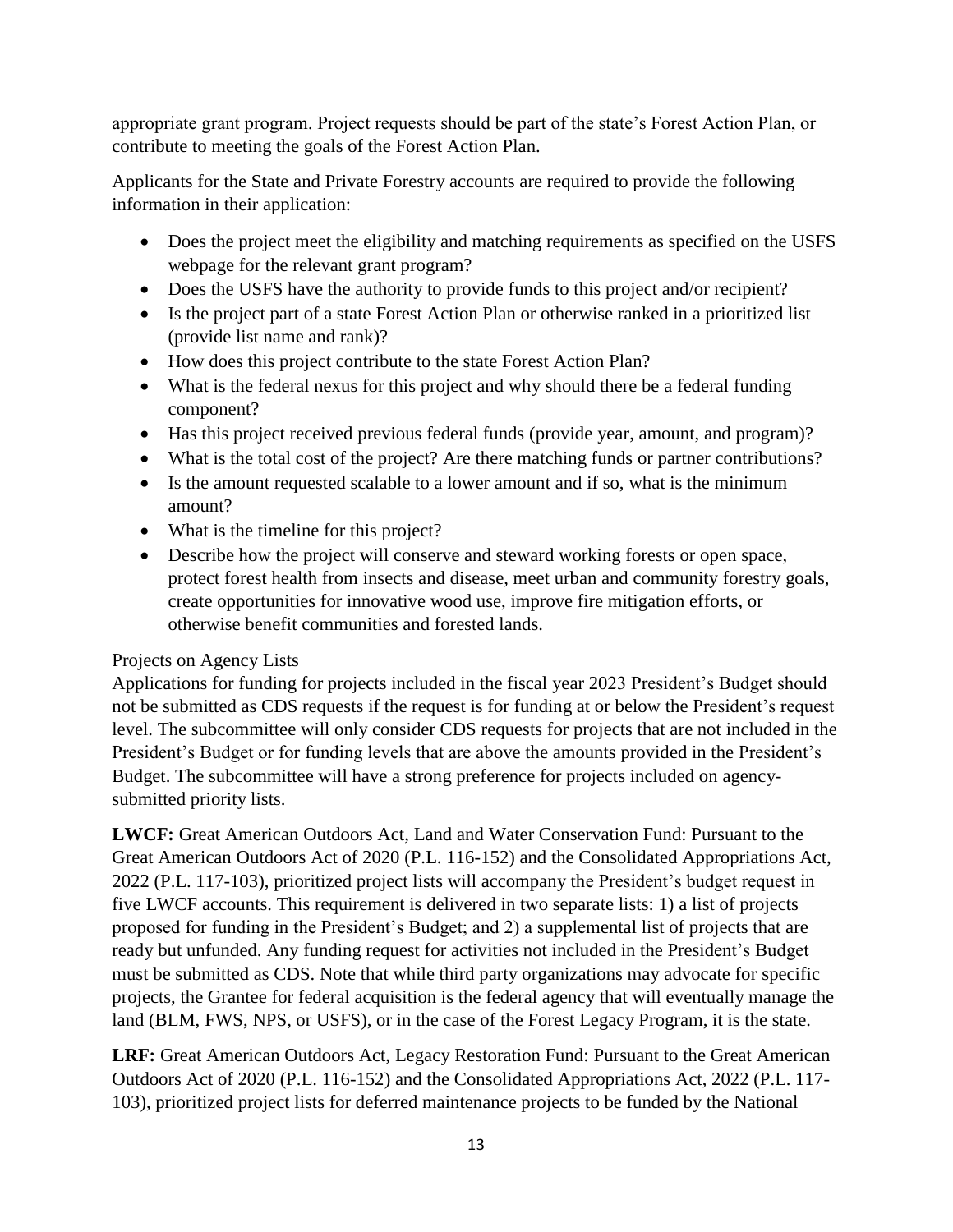Parks and Public Lands Legacy Restoration Fund will accompany the President's budget request for BLM, FWS, NPS, USFS, and BIE schools. There will be a high bar for considering any projects not present on the current year's lists.

**LMCON:** Land Management Agency Construction: The four land management agencies (BLM, FWS, NPS, and USFS) receive annual appropriations for new construction and other capital improvement projects and typically include a short list of specific projects in the President's budget request. There will be a high bar for considering any projects not present on the current year's lists. Note that the Grantee is the federal agency.

For Land and Water Conservation Fund (LWCF), Legacy Restoration Fund (LRF), or Land Management Agency Construction (LMCON), please indicate if the project on the relevant list provided by the administration? **Required YES or NO**

# **The subcommittee may also consider CDS within the following accounts, but only on a case-by-case basis:**

Land Management Agencies, Local Projects and Research: In order for requests to be considered within this category, they must be relevant to the specified mission area within the bureaus listed below and contribute to responsible stewardship of land, wildlife, and recreation resources or contribute to priority research areas that inform stewardship of those resources. Proposed projects should contribute to local, state, and federal efforts to benefit species, habitat, and/or enhanced stewardship of land and water resources. Project funding is not intended to primarily fund annual operations and maintenance of existing programs at the state, federal, or local level.

- *BLM, Management of Land and Resources, Habitat Management Priorities* project requests may be considered for activities related to wildlife and aquatic habitat management.
- *NPS, National Recreation and Preservation, Statutory and Contractual Aid* project requests may be considered for activities relating to operating, managing, and preserving resources, including as authorized by law.
- *FWS, Resource Management, Stewardship Priorities* project requests may be considered for fish and aquatic conservation, habitat conservation, recovery, and restoration activities.
- *USGS, Surveys Investigations and Research, Special Initiatives* project requests may be considered for high priority and core science research, and ecosystem and water resources related activities.

Bureau of Indian Affairs, Operation of Indian Programs, Special Initiatives: BIA provides direct services and funding for compacts and contracts for Tribes to provide programs for a wide range of activities. While the Subcommittee will not consider CDS projects for individual tribes, the Subcommittee may consider requests from other eligible entities that honor the commitment to invest in Tribal communities, create economic opportunities, foster cultural heritage, promote efficient and effective Tribal governance, and conserve natural resources.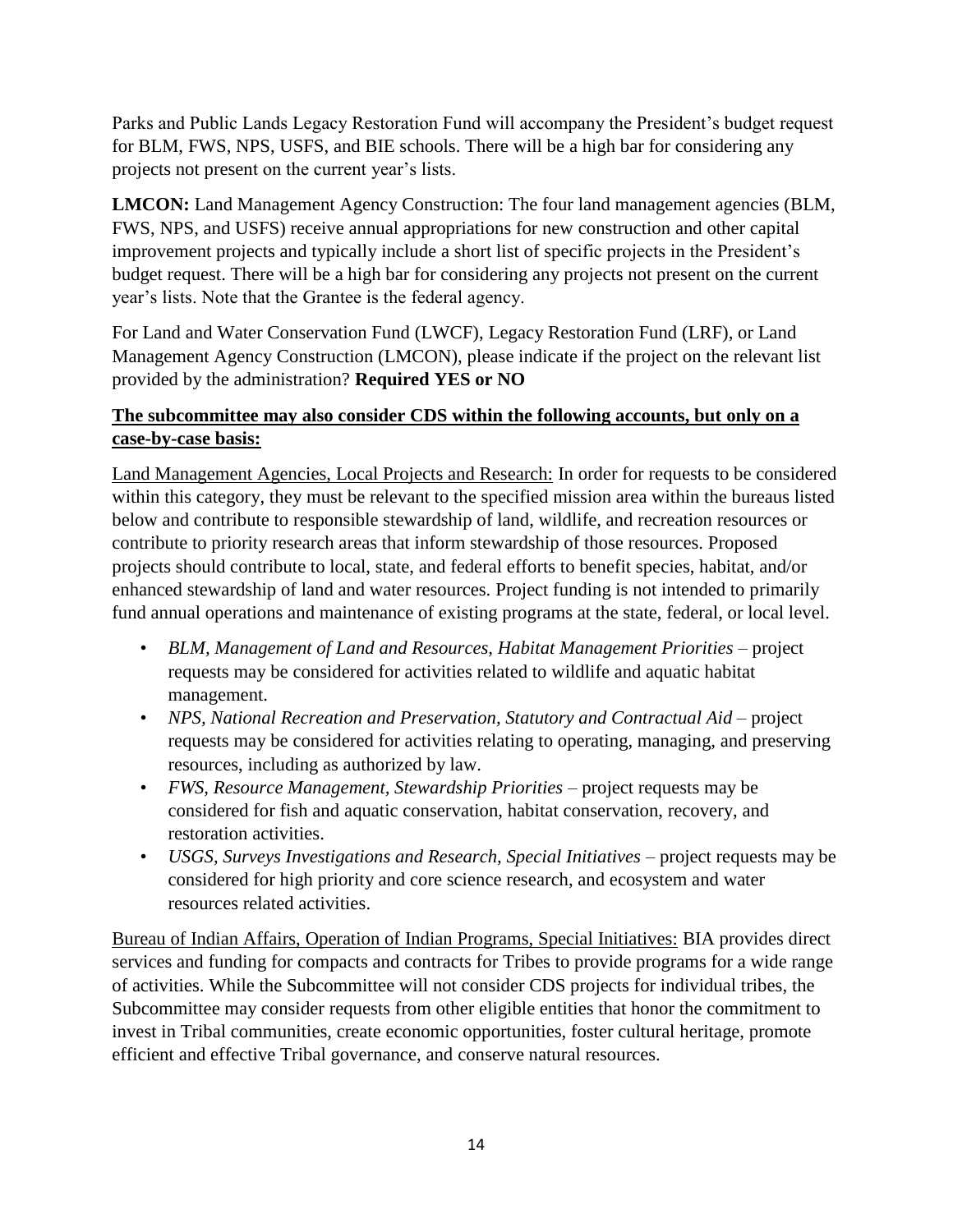EPA, Science and Technology, Research: National Priorities: Project requests may be considered for high priority lines of research related to environmental quality and human health.

EPA, State and Tribal Assistance Grants, STAG Infrastructure Grants: Requests will only be considered for projects related to existing funding categories and activities within the STAG account that will result in improvements in environmental quality and/or human health.

# <span id="page-14-0"></span>**Labor, Health and Human Services, Education and Related Agencies**

The LHHS Subcommittee will only accept CDS requests in the following accounts:

- Department of Labor—Employment and Training Administration—Training and Employment Services
- Department of Health and Human Services—Health Resources and Services Administration— Program Management
- Department of Health and Human Services—Substance Abuse and Mental Health Services Administration—Health Surveillance and Program Support
- Department of Health and Human Services—Administration for Children and Families— Children and Families Services Programs
- Department of Health and Human Services—Administration for Community Living— Aging and Disability Services Programs
- Department of Education— Innovation and Improvement—Fund for the Improvement of Education
- Department of Education—Rehabilitation Services—Demonstration and Training
- Department of Education—Higher Education—Fund for the Improvement of Postsecondary Education

Except where specifically authorized and noted, CDS cannot be used for construction (or the acquisition of property) or renovation of buildings. In addition, recipients of CDS may not subgrant to other organizations or agencies.

# Department of Labor Employment and Training Administration (ETA):

CDS projects funded by ETA (through the Workforce Innovation and Opportunity Act (WIOA) demonstration authority) must be focused on meeting the employment and training needs of workers. Generally these projects should include direct services which could include career services, training services (including work-based training), supportive services, and other permissible services, as they are defined in WIOA. CDS funding may be used for the purchase of equipment, but generally only if it is an incidental part of the larger project. A similar standard applies to curriculum development, which should be incidental to the project's emphasis on direct services to individuals. If a larger portion of the CDS funding is expected to be used for equipment or curriculum development, please provide a detailed justification for how such costs relate to meeting the employment and training needs of workers. CDS cannot be used for construction or renovation of facilities.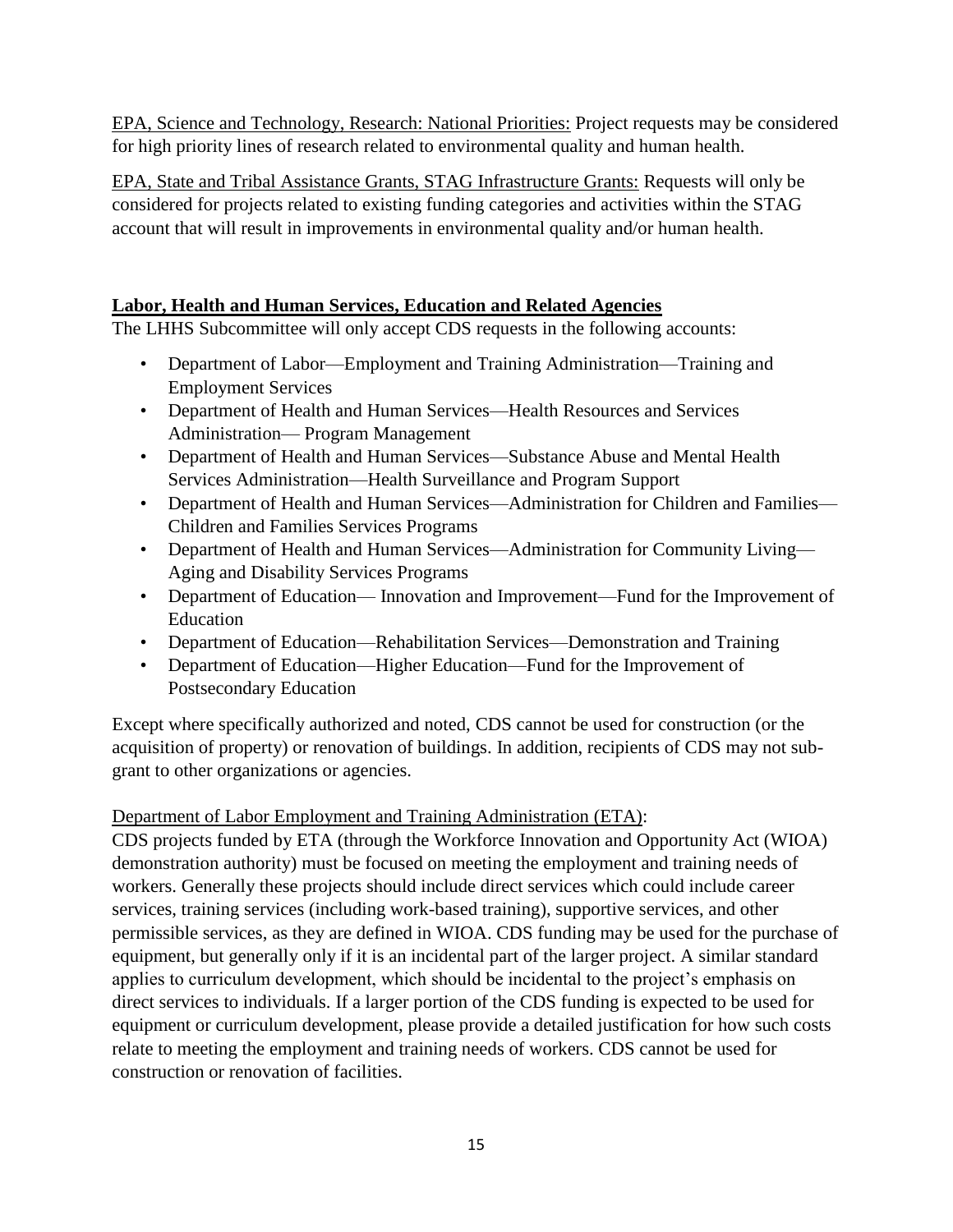#### Department of Health and Human Services

#### **Health Resources and Services Administration (HRSA):**

CDS within HRSA should be submitted through the Program Management account and must fall under one of the following categories:

• **Health Facilities Construction and Equipment**—CDS for the cost of construction, renovation, or capital equipment purchase for facilities for health, mental health, or substance abuse services, training of health professionals, or medical research. Examples of eligible facilities include hospitals; health centers and clinics; skilled nursing facilities; mental health centers; facilities for schools of medicine, nursing, or other health professions; and medical research laboratories. In addition to construction and renovation, funding can be used to acquire capital equipment, such as lab equipment, x‐ ray machines, or telehealth and information technology. Equipment-only grants—that is, grants not involving construction—are permissible. Generally, any equipment having a useful life of more than one year and a unit cost of at least \$5,000 will be eligible as capital equipment. Equipment with lower costs may also be eligible, provided that it is treated as an item of capital expense under the recipient institution's pre‐existing, written accounting policies. Equipment expenses for health information systems and electronic medical records systems are permitted expenditures. The costs of expendable supplies such as pharmaceuticals, lab chemicals, or office paper are not eligible.

HRSA Health Facilities funding cannot be used to acquire land or purchase existing buildings, or to pay salaries or other operating costs. Funding cannot be used to pay for work previously completed. CDS can be used for architectural and engineering costs associated with an eligible construction project, but cannot be used for general feasibility studies or planning and design.

• **Rural Health** —CDS for projects to improve health care in rural areas. Examples of eligible activities include medical, dental, or mental health care services; health promotion and education; chronic disease management; telehealth services; and improvements to emergency medical services. Grant funds can be used for services only in areas that meet HRSA's definition of rural. For lists of eligible areas and further information regarding that definition, see: [https://www.hrsa.gov/rural-health/about](https://www.hrsa.gov/rural-health/about-us/definition/index.html)[us/definition/index.html.](https://www.hrsa.gov/rural-health/about-us/definition/index.html)

#### **Substance Abuse and Mental Health Services Administration (SAMHSA):**

CDS within SAMHSA should be submitted through the Health Surveillance and Program Support account and must fall under one of the following categories:

- **Mental Health—funding to support programs that promote the prevention or treatment** of mental health disorders, including rehabilitation, outreach, and other support services.
- **Substance Abuse Treatment**—funding to support programs that improve access, reduce barriers, and promote high quality, effective treatment and recovery services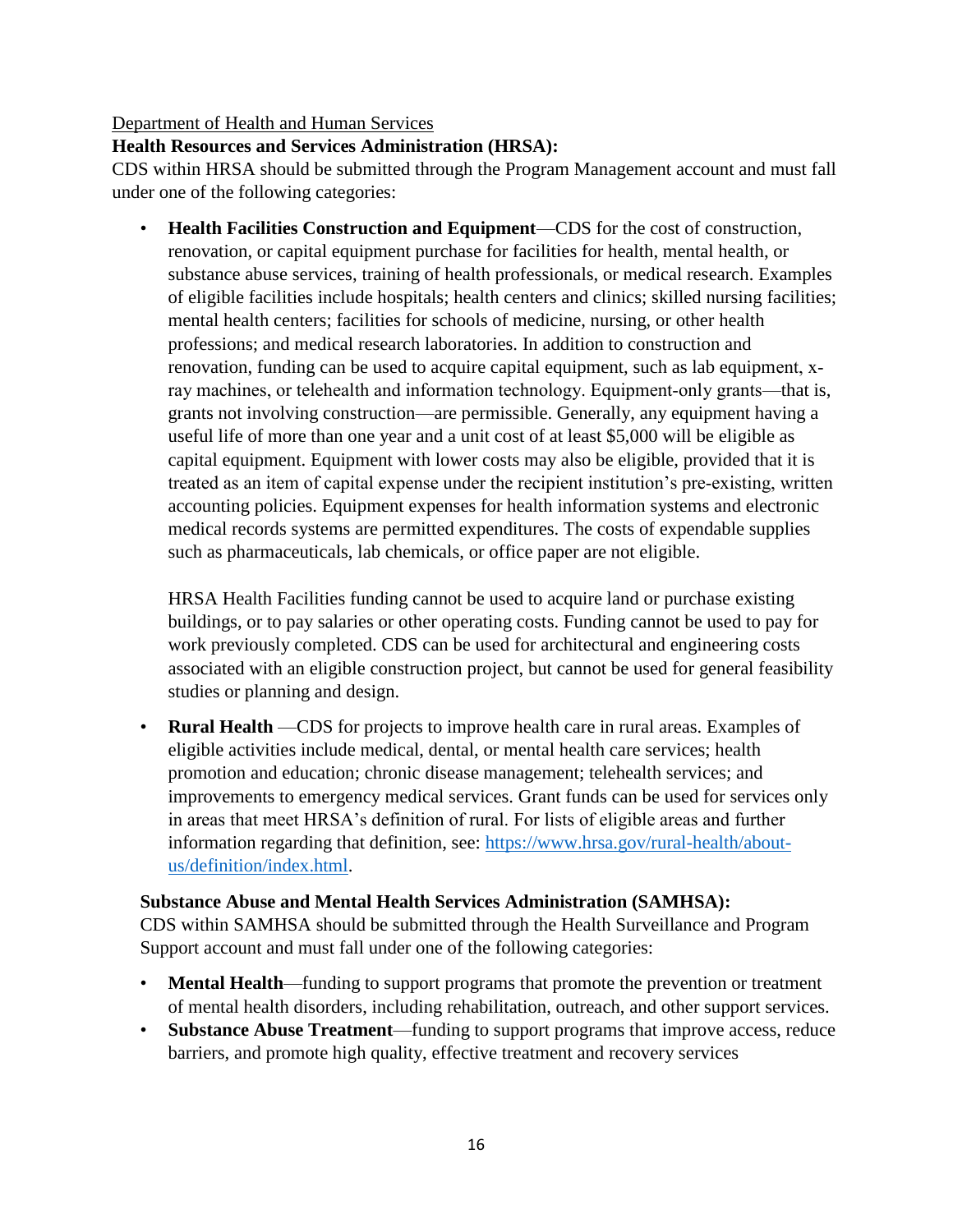• **Substance Abuse Prevention**—funding to support programs to prevent the onset of illegal drug use, prescription drug misuse and abuse, alcohol misuse and abuse, and underage alcohol and tobacco use.

CDS within SAMSHA cannot be used for construction (other than a limited amount of renovation necessary to carry out a funded project).

*Needle Exchange:* A General Provision prohibits the award of funding for projects which distribute sterile needles or syringes for I.V. drug injection.

*Use of Illegal Substances:* A General Provision prohibits the award of funding for projects which promote the legalization of illegal drugs or substances.

# **Administration for Children and Families (ACF)**

CDS within ACF should be submitted through the Children and Families Services Programs account and must fall under one of the following categories:

- **Child Abuse Prevention**—CDS for projects to improve the prevention, assessment, identification, and treatment of child abuse and neglect through research, model service improvement, information dissemination, and technical assistance. Projects must serve or target abused and/or neglected children and their families.
- **Social Services Research and Demonstration**—CDS for projects to promote the ability of families to thrive through financial self-sufficiency in order to reduce poverty and to promote the healthy development and greater well-being of children and families. Projects can serve a diverse population including: low-income individuals, children, youth, families, individuals with developmental disabilities, and Native Americans.

CDS cannot be used for construction or renovation of facilities.

# **Administration for Community Living (ACL)**

• **Aging and Disability Services Programs**—CDS for projects to improve the ability of older adults and individuals of all ages with disabilities to live independently and participate fully in their communities. Generally, CDS should focus on improving access to, or the quality of, education, training, support services, and independent living services for older adults and individuals with disabilities.

CDS cannot be used for construction or renovation of facilities.

### Department of Education

**Fund for the Improvement of Education (FIE)**—Elementary and secondary education CDS can be designated under this heading for a wide variety of elementary and secondary education projects, including instructional services, afterschool centers, curricula development, teacher training, acquisition of books and computers, arts education, social and emotional learning activities, full-service community schools, and early childhood education. In general, the focus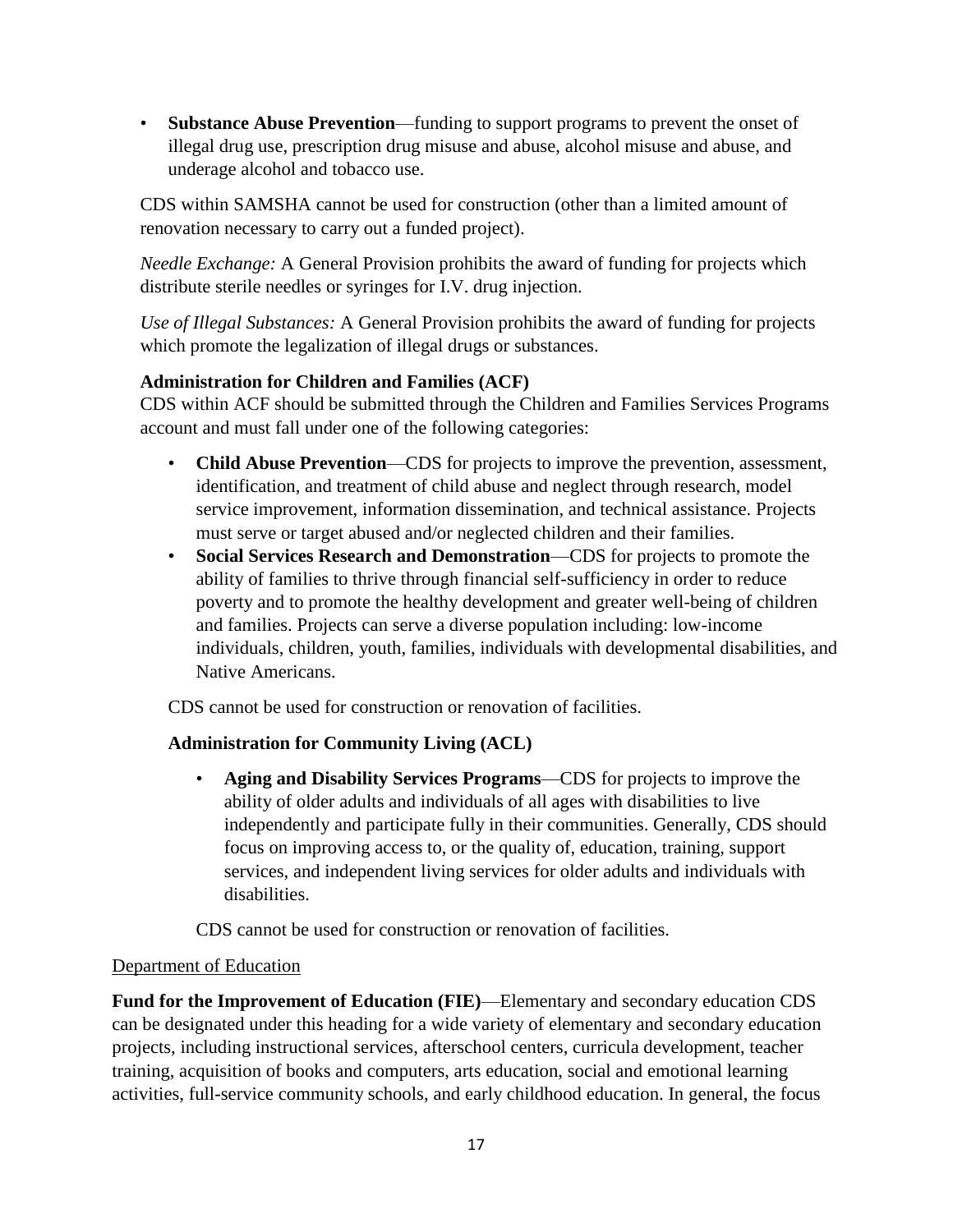of elementary and secondary education CDS should be providing early childhood or K‐12 educational services.

In addition, CDS to provide and improve special education services at the elementary and secondary levels are also eligible under this heading. These CDS may include early intervention services for infants and toddlers, transition services, and postsecondary education services.

Eligible grantees are state education agencies, school districts, colleges and universities, and other public and private nonprofit entities. Generally, CDS intended for individual schools is provided to the applicable school district and not directly to the individual school. CDS cannot be used for construction or renovation of school buildings, except in the case of minor remodeling required as part of technology upgrades. Daycare and childcare projects that do not include educational services are not eligible under this account.

**Rehabilitation Services Demonstration and Training**—CDS can be designated under this heading for a wide variety of projects that further the purposes of the Rehabilitation Act, including by providing individuals with disabilities with education, training, support services, and independent living services. Generally, CDS should focus on improving access to, or the quality of, such services for individuals with disabilities. Eligible grantees include State vocational rehabilitation agencies, community rehabilitation programs, Indian tribes or tribal organizations, or other public or nonprofit agencies and organizations.

CDS cannot be used for construction or renovation of facilities.

**Higher Education Fund for the Improvement of Postsecondary Education (FIPSE)**—CDS projects funded through FIPSE should primarily be focused on improving access to, or the quality of, postsecondary education. This can include a range of activities as authorized and specified in section 741(a) of the Higher Education Act (i.e. the FIPSE authorization). Grantees are usually colleges and universities, but may include other public and private nonprofit organizations.

Examples of the types of projects that can be funded under FIPSE include projects to hire and train faculty, establish and improve degree programs, improve teacher preparation programs, develop and improve curricula, upgrade technology, equipment, and telecommunications, provide student support, and implement university partnerships with school districts. If a significant portion of grant funds are expected to be used for the purchase of equipment make sure to note that and include a justification for that use of funds.

CDS funding cannot be used for construction or renovation of facilities, except in the case of minor remodeling required as part of technology upgrades.

### <span id="page-17-0"></span>**Military Construction, Veterans Affairs and Related Agencies**

The following accounts are eligible for CDS requests:

• Military Construction, Army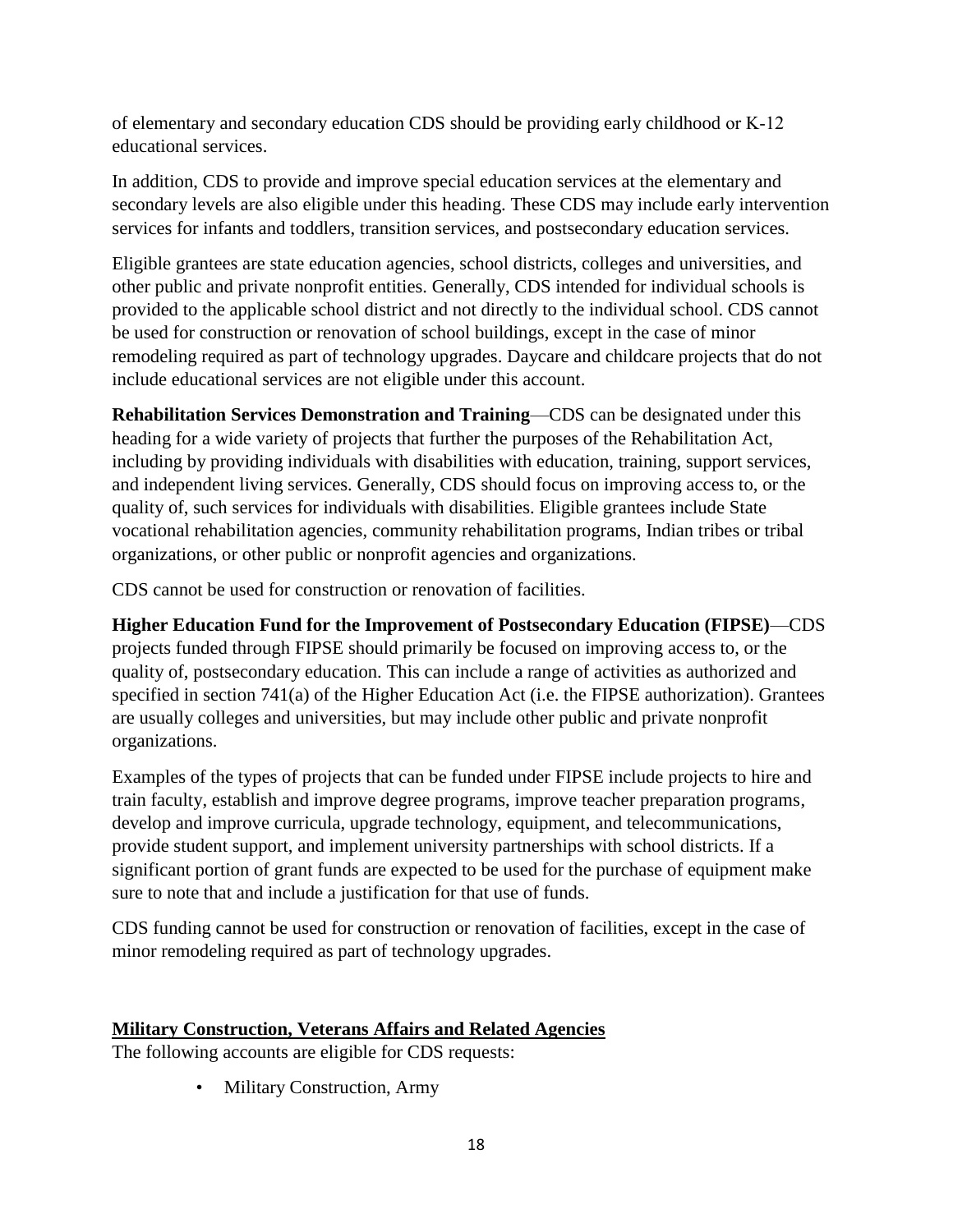- Military Construction, Navy and Marine Corps
- Military Construction, Air Force
- Military Construction, Defense-Wide
- Military Construction, Army National Guard
- Military Construction, Air National Guard
- Military Construction, Army Reserve
- Military Construction, Navy Reserve
- Military Construction, Air Force Reserve

Requests may include major construction, unspecified minor military construction, and planning and design, however, only certain major military construction projects within these accounts are eligible for CDS. Eligible projects can be found on the lists below.

## Eligible Lists:

- Future Years Defense Program (FYDP).—Each military department, to include the Guard and Reserve, as well as Defense-Wide agencies, plans its major military construction program five years into the future. FYDPs identify these future planned projects, which are candidates for CDS requests. Some of the lists can be found on the website of the Under Secretary of Defense (Comptroller). Additional inquiries on the FYDP or whether a specific project is included should be directed to the Senate Liaison Offices of each military department.
- Unfunded Requirements/Priorities Lists (UFR/UPL).—In addition to the annual budget request and as required by law, each military department submits to the congressional defense committees a document identifying unfunded priorities that could be funded if additional appropriations were provided. Questions about the UFR list or whether a specific project is included should be directed to the Senate Liaison Offices of each military department.
- Cost-to-Complete (CTC).—Variables such as construction market conditions can affect cost estimating throughout the military construction programming process, and as such, DOD can experience cost increases that cannot be sufficiently covered by available appropriated funding. In these cases, the military departments may submit a list of projects separate from the budget request that have received an authorization and appropriation, but require additional funding to be completed. Once the full budget request is released, questions about these lists and whether specific projects are included should be directed to the Senate Liaison Offices of each military department.

It is the practice of the Committee to only provide funding which can be executed in the year of appropriation, and therefore CDS eligibility is further limited by the executability of funding. Eligible major military construction projects must therefore be:

- Authorized in the Fiscal Year 2023 or prior year National Defense Authorization Act;
- At 35% design or higher with a DD 1391<sup>\*</sup>; and
- Prepared to award a contract in Fiscal Year 2023;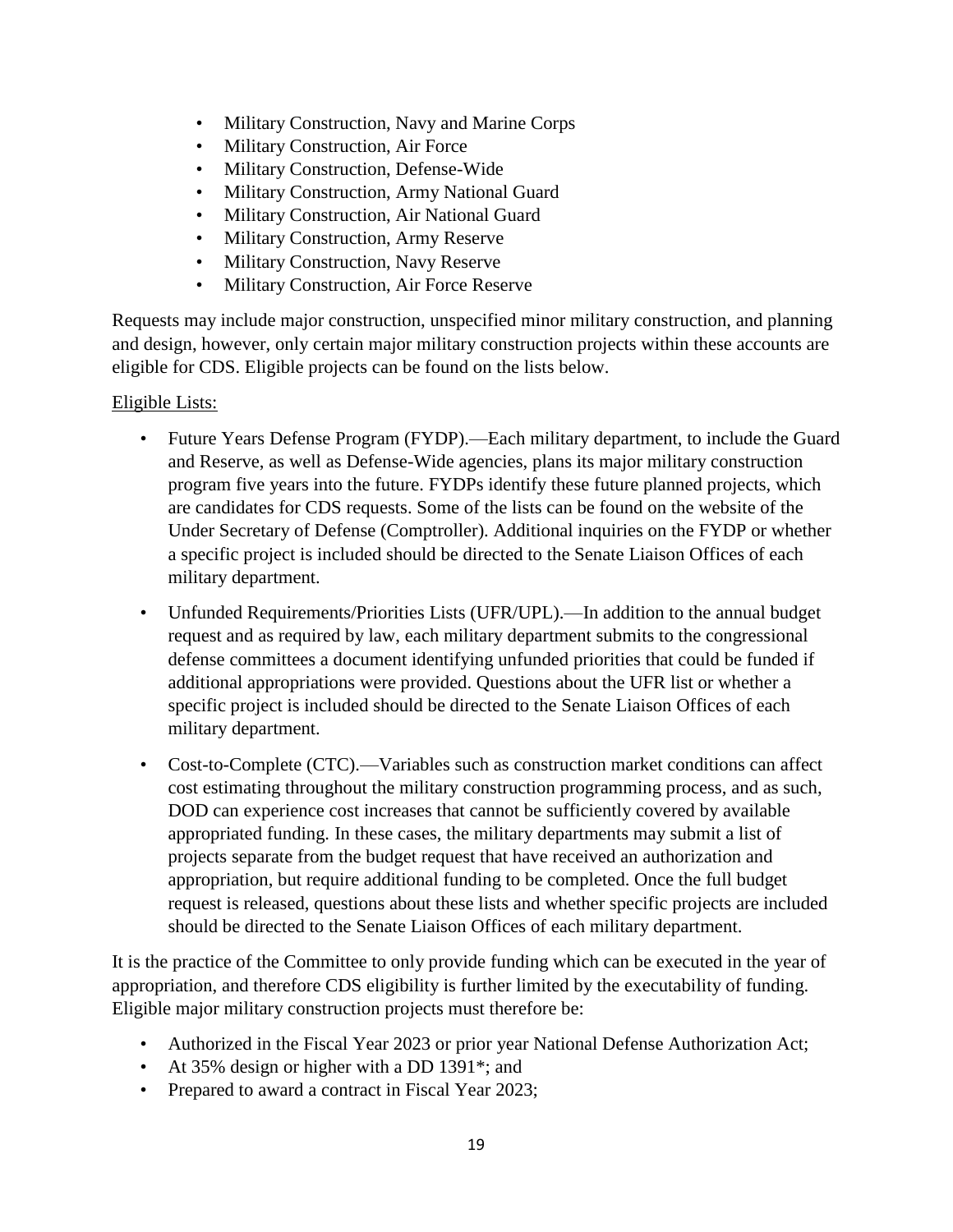\* A DD 1391 form is required by the Department of Defense for any military construction project. It contains scope and cost estimates, an assessment of the current requirements, justification for the project, and anticipated contracting and construction timelines. Any project that meets the CDS eligibility requirements should have a DD 1391.

## <span id="page-19-0"></span>**Transportation, Housing and Urban Development and Related Agencies**

The THUD subcommittee will only accept requests for CDS for the following accounts, and the CDS item must have a reasonable expectation of being obligated before funds expire:

- "Transportation Planning, Research, and Development (TPR&D)" for transportation research projects eligible under title 23 or title 49, United States Code (not for projectspecific planning that is eligible for funding under HIP, TIG, or CRISI);
- "Grants-in-Aid for Airports (Airport Improvement Program or AIP)" for airport projects eligible under chapter 471 of title 49, United States Code;
- "Facilities and Equipment (F&E)" for terminal air traffic control facility replacement projects eligible under part A of subtitle VII of title 49, United States Code;
- "Highway Infrastructure Program (HIP)" for highway projects eligible under title 23, United States Code;
- "Transit Infrastructure Grants (TIG)" for transit projects eligible under chapter 53 of title 49, United States Code;
- "Consolidated Rail Infrastructure and Safety Improvement (CRISI) Grants" for rail projects eligible under section 22907 of title 49, United States Code; and
- "Community Development Fund" for "Economic Development Initiatives (EDI)" eligible under chapter 69 of title 42, United States Code.

### Transportation Planning, Research & Development (TPR&D)

Planning for specific local highway, transit, or rail projects that are eligible under HIP, TIG, or CRISI should NOT be included in this account. Applicants are encouraged to use this account for national or regional research and development projects.

### Airports (AIP)

Requests may be submitted under the AIP account for airport projects eligible under chapter 471 of title 49, United States Code.

Applicants are required to provide a link to the airport master plan that includes the requested project. Applicants are also required to provide the status of the planning and environmental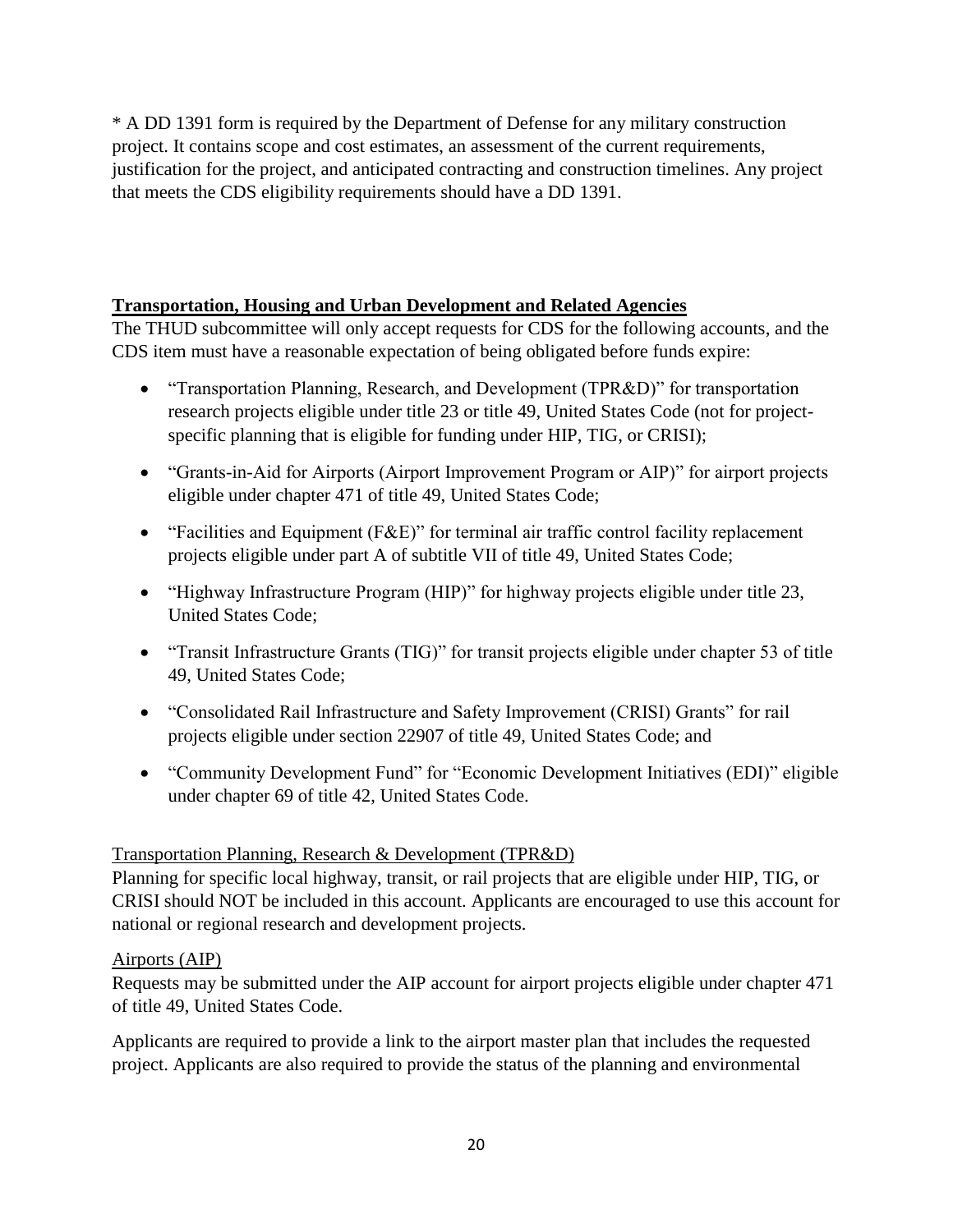work so the Subcommittee can assess the readiness of the project, as well as a description of all other sources of funding contributing to the total cost of the project.

## FAA Facilities and Equipment (F&E)

Requests may be submitted under this account for terminal air traffic control tower facility replacement projects eligible under part A of subtitle VII of title 49, United States Code.

Applicants should provide a statement of why the tower needs to be replaced. Applicants are required to provide the age of the tower, number of enplanements, operational line of sight issues, other related infrastructure work not covered by the cost of replacing the air traffic control tower (roads, utilities, etc.), and any other information to justify the project. In addition, the justification is required to provide the status of the planning and environmental work so the Subcommittee can assess the readiness of the project. Requests should provide information on how the CDS funding will ensure completion of a project or segments of a project, including the total cost of the project, the CDS funding amount, and any other identified sources of funding.

## Highways (HIP)

CDS request within the HIP account for highway projects must be eligible under title 23, United States Code, including, but not limited to, highway and bridge construction projects, planning, environmental review, design, and right-of-way acquisition. Operational expenses are not eligible.

Requests can receive funding for highway projects that are not currently on the STIP or TIP, but for which a State DOT has provided a letter confirming that: (1) the project is eligible for Federal-aid highway funding under title 23, United States Code; (2) the State DOT is willing to carry out the project if funding is enacted; and (3) the State DOT will include the project on the STIP or TIP once funding for the project is enacted.

# Transit (TIG)

CDS request within the TIG account must be for transit projects eligible under chapter 53 of title 49, United States Code. Requests may be submitted for projects that are not currently on the STIP or TIP, but for which a transit agency has provided a letter confirming that: (1) the project is eligible for transit funding under chapter 53 of title 49, United States Code; (2) the transit agency is willing to carry out the project if funding is enacted; and (3) the transit agency will include the project on the STIP or TIP once funding for the project is enacted.

### Rail (CRISI)

Requests may be submitted under the CRISI account for rail capital projects eligible under section 22907 of title 49, United States Code. Requests may be submitted for rail projects that are not currently on State rail plan, but for which a State rail agency or State DOT has provided a letter confirming that: (1) the project is eligible for rail funding under section 22907 of title 49, United States Code; (2) the State rail agency, State DOT, or other relevant State agency is willing to carry out the project if funding is enacted; and (3) the State rail agency or State DOT will include the project on the State Rail Plan once funding for the project is enacted.

### Economic Development Initiatives (EDIs)